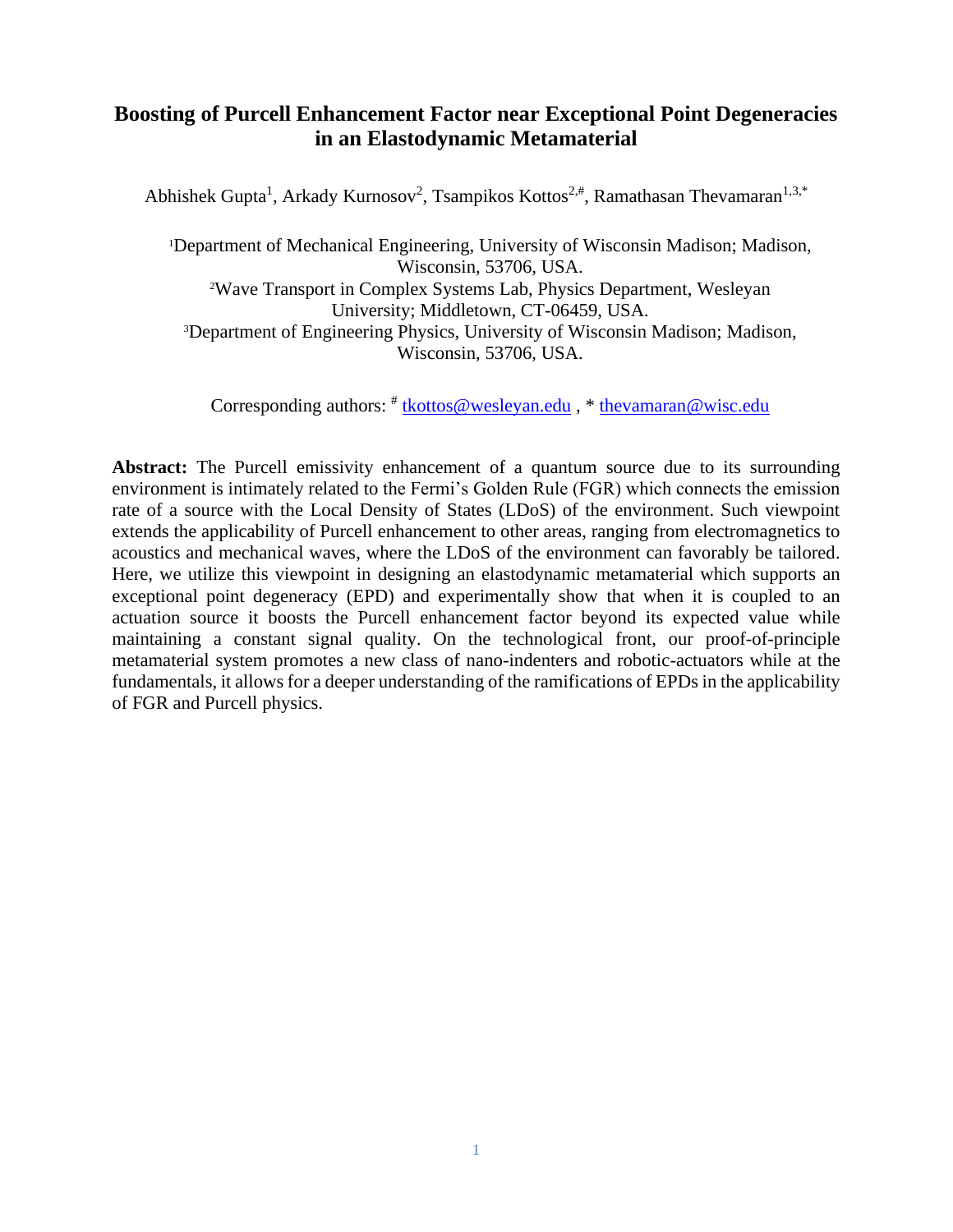The unveiled wealth of underlying mathematical structures of the non-Hermitian wave systems [1,2] and their utilization in new technologies have flourished over the last few years. The non-Hermitian notions have influenced various areas of physics such as optics and photonics [3,4], RF and microwaves [5–7], optomechanics [8], acoustics [9,10], physics of cold atoms [11], magnonics [12,13], and most recently elastodynamics [14–17]. Consequently, new concepts have been developed and realized in these frameworks. Examples include a loss-induced transparency [18], unidirectional invisibility [19], parity-time-symmetric lasers [20,21], hypersensitive sensors [22–25], etc. Many of these phenomena are reliant on the existence of EPDs. Their implementation requires judicious design of attenuation (and/or amplification) and impedance profiles that lead to enhanced wave-matter interactions.

As opposed to many of these previous studies that emphasized the topology of the eigenfrequency surfaces in the parameter space near an EPD, here we exploit *phenomena intimately related to the eigenvector coalescence at EPDs* [2] *and its ramifications in the shape of the Local Density of States (LDoS)*. The latter has been recently attracted a lot of attention in the optics framework [26–32]. Specifically, it was theoretically argued that a direct consequence of



**FIG. 1. Actuation force enhancement by exploiting eigenvector degeneracies. (a)** A schematic and **(b)** a photograph of the experimental setup used in this study showing a non-Hermitian metamaterial consisting of two coupled resonators with one made of a Hookean aluminum spring and the other made of a viscoelastic material (PDMS) with controlled crosslinking. This metamaterial is mounted between a piezoelectric actuator and a dynamic force sensor with an applied static precompression and supported by a low-friction Teflon surface mount. A frequency sweep is performed by applying a sinusoidal displacement excitation  $U \cdot \sin(\omega t)$  (U is amplitude and  $\omega$  is frequency) on the left side (undamped resonator/mass). The exerted force  $F_{out} \sin(\omega t + \alpha)$ , ( $F_{out}$  is force amplitude and  $\alpha$  is phase lag) is measured on the right side for various coupling spring stiffnesses  $(\kappa)$ . **(c)** The eigenmodes of the non-Hermitian system are skewed and become degenerate at the exceptional point corresponding to a critical coupling  $\kappa = \kappa_{EP}$ . (d) Theoretically predicted reaction force amplitude as a function of excitation frequency  $(\omega)$  and coupling  $(\kappa)$ . The force exerted on the force sensor is twice as large in the proximity of the EPD as compared to when metamaterial is operating away from the EPD, i.e., with higher coupling spring stiffness  $(\kappa \gg \kappa_{EP})$ .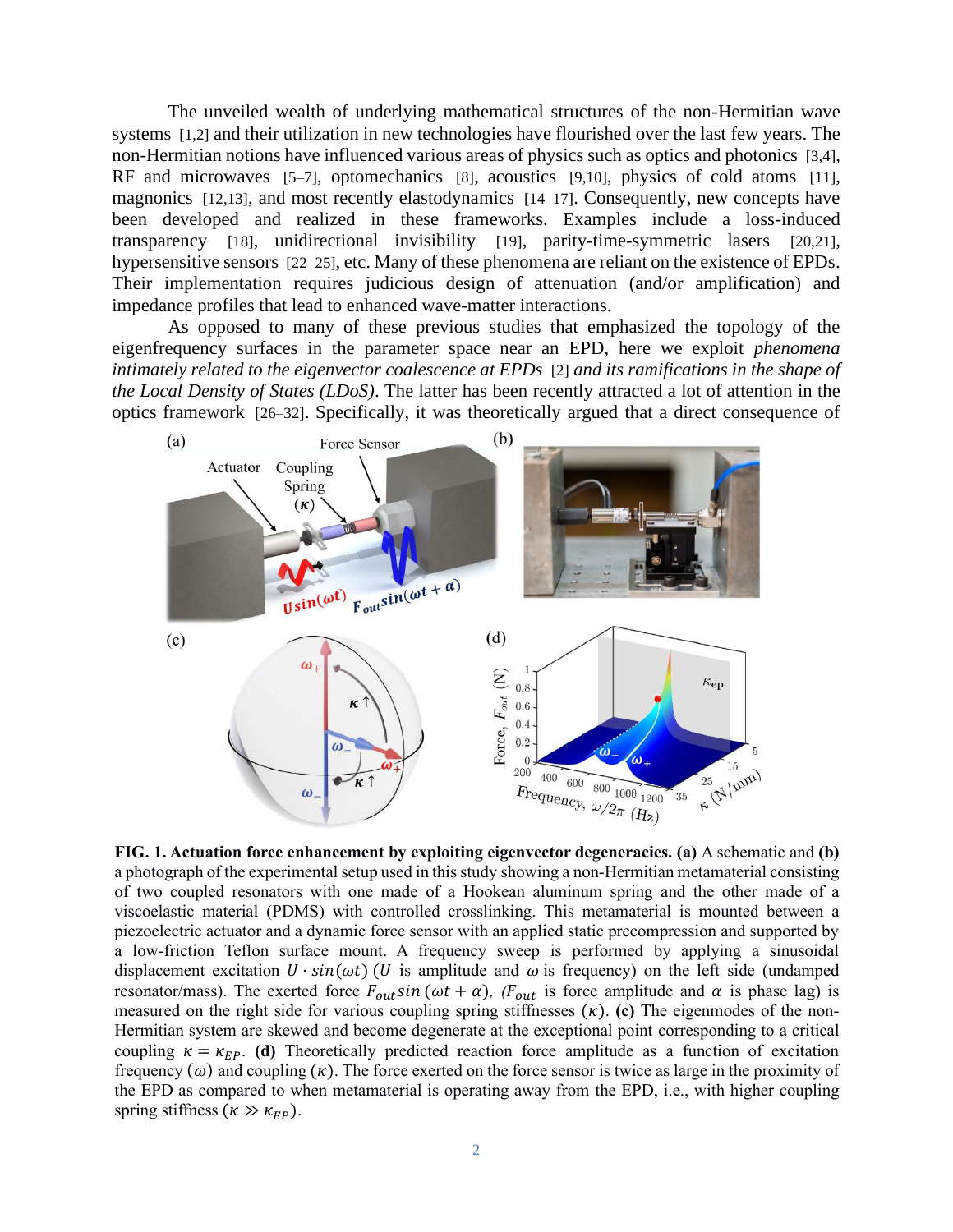such eigenbasis collapse is an anomalous emissivity enhancement of a source when it is brought at the proximity of an environment (e.g. a cavity) featuring EPDs. The underlying physics of emissivity enhancement of a source due to a surrounding environment is known as Purcell effect and has been initially developed in the framework of quantum electrodynamics [33]. It described the modification of the spontaneous emission rate of a quantum source by changing its environment via manipulation of the local density of states (LDoS) of the quantum system. The latter information is imprinted in the Green's function that describes the surrounding environment. Interestingly, this same physics is intimately connected with one of the most fundamental rules of quantum mechanics: The Fermi's Golden Rule (FGR) [34] which links emission rates to the LDoS of the system. Elucidating the Purcell physics from this angle allows for expanding its applications to various wave systems where cavity manipulation can be employed to tailor the LDoS of the environment to which a source is coupled. Purcell effect has benefitted numerous technologies such as nano-optical spectroscopy, nanolasing, quantum information processing, energy harvesting, emission enhancement of sound and elastodynamic sources, etc [35–44]. An investigation, therefore, of non-Hermiticity and EPDs and their ramifications in FGR and Purcell physics constitutes a dual benefit: on a fundamental level, it will provide us a deeper understanding of the connection between engineered impedance and one of the basic rules, i.e., FGR, while on the technological level, it will allow us to exploit the effects of non-Hermitian spectral singularities like EPDs to enhance the emissivity of mechanical sources.

To this end, we have designed a two-mode cavity (the "environment" in the Purcell-physics framework) made by a non-Hermitian elastodynamic metamaterial consisting of two coupled resonant elements with differential damping between them [Fig. 1(a) and 1 (b)]. The damped  $(m_2 = m = 4.635$  gm) and the undamped  $(m_1 = m)$  resonators (masses) are coupled by a coiled Hookean spring of stiffness  $\kappa$ , see Figs. 1(a) and 1(b). When the Hookean coupling strength between the two resonators acquires a critical value, the system exhibits an EPD associated with a coalescence of its eigenmodes (Fig. 1(c)) and the corresponding eigenfrequencies (Fig. 1(d)). Beyond this critical coupling, the eigenfrequencies bifurcate into two resonant modes with approximately the same constant linewidths. In this domain, a constant-amplitude dynamic force (the "source" in the Purcell framework) applied on the undamped resonator side (the "dark" mode) of the metamaterial results in an actuation force—i.e., the force exerted by the damped resonator (the "bright" mode) side of the metamaterial onto the dynamic force sensor—whose amplitude is controlled by the coupling strength between the two masses without any deterioration of forcesignal quality. The actuation force is enhanced by 6.4 times at the proximity of an EPD compared to the 3.2 times enhancement produced by the same cavity-source system when the metamaterial does not support an EPD, see Fig. 1(d) and Supplementary material [45]. Conventional Purcell physics cannot explain this phenomenon—twice as large enhancement near an EPD. Its origin is traced back to the coalescence of the dark (small decay rates) and bright (large decay rates) resonances supported by the undamped and damped resonators, respectively. Consequently, an excitation source (emitter) on resonance with a dark mode can deliver on the other end an actuation force only if it is coupled to a leaky resonance. Such a shared resonance underlies the enhancement near the EPD. It is reflected in a narrowing of the Green's function that describes the metamaterial—and consequently its LDoS—which acquires a square Lorentzian line-shape whose peak has a fourfold enhancement with respect to the peak of a single resonance. Our proof-ofprinciple metamaterial system promotes a new class of nano-indenters, atomic force microscopes and robotic-actuators.

To achieve differential damping between the two resonant elements of the metamaterial, we have designed and fabricated two types of springs: a compliant aluminum spring with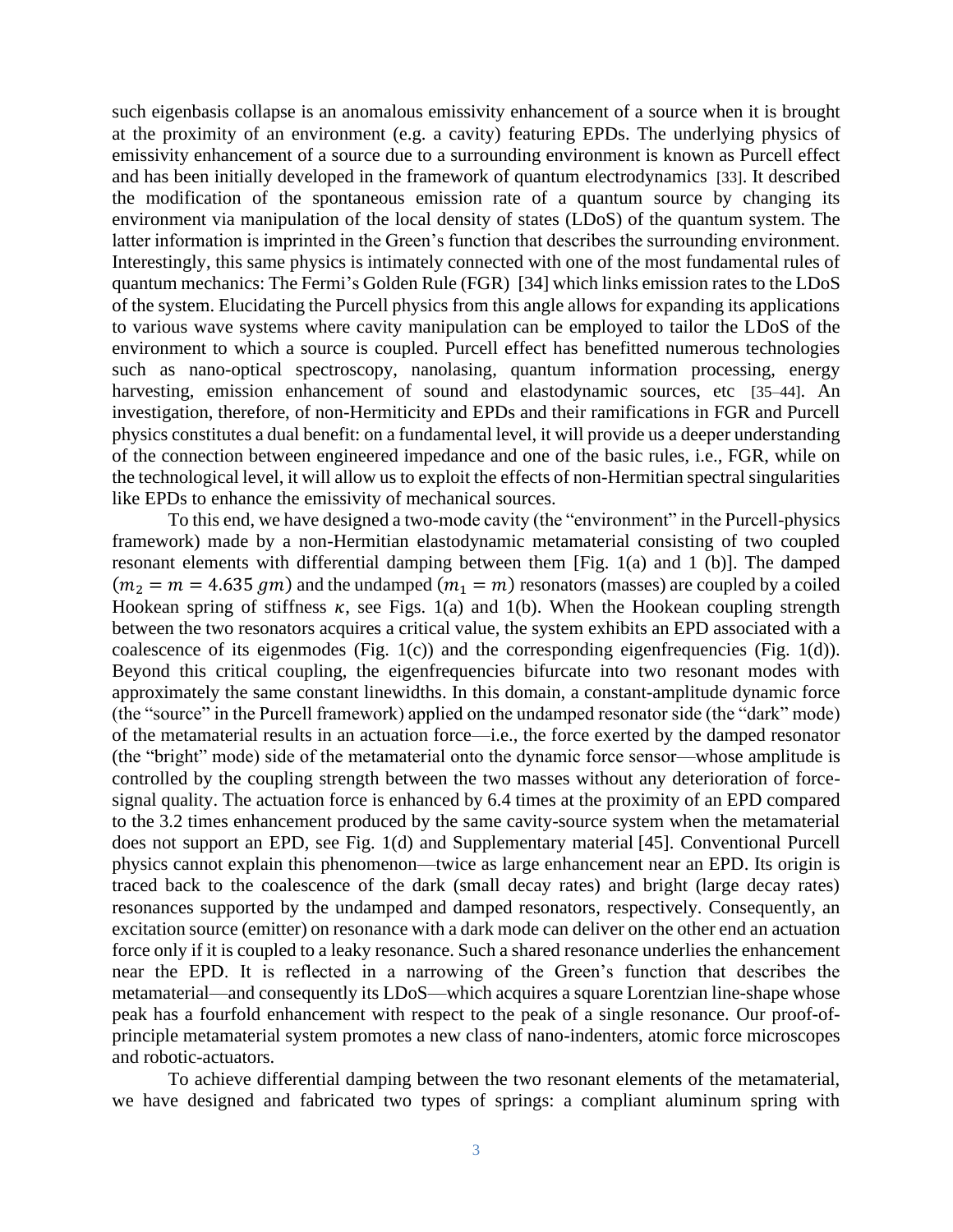

**FIG. 2. The design of non-Hermitian metamaterial. (a)** Force vs. Displacement of the compliant aluminum Hookean spring  $(F = k_1x_1)$ . **(b)** Dynamic mechanical analysis (DMA) of frequency-dependent storage and loss moduli of PDMS and corresponding power law fits. **(c)** Conceptual design of non-Hermitian coupled resonators with differential damping. Viscoelastic material (damped component) is represented by a parallel combination of an elastic spring and a springpot, where  $k_2$  is the complex dynamic stiffness of the viscoelastic material. Undamped component is represented by a Hookean spring of stiffness  $k_1$ . Damped and undamped components are coupled together by a coiled spring of spring constant  $\kappa$ .

specifically designed stiffness for the undamped component and a viscoelastic poly(dimethylsiloxane) (PDMS) for the damped component (see Figs. 1(a) and 1(b)). For the undamped component, we fabricated a lightweight aluminum spring (T6-6061), whose geometry was designed using finite element modeling such that the spring does not yield plastically under static pre-stress. Its effective stiffness allows for an EPD to form as we vary the coupling between the two elements. Quasistatic and dynamic mechanical analysis of the aluminum spring (Fig. 2(a)) indicates that it follows Hooke's law with a spring constant  $k_1 = 67.86 N/mm$  as designed, resulting in a natural frequency of  $\omega_0 = \sqrt{k_1/m} \approx 609 Hz$  for the undamped resonator. We fabricated the PDMS films with different amounts of crosslinking, which was controlled by varying the percentage of the curing-agent (5 to 10% wt.) to tailor its dynamic modulus and losstangent. Then, 6 mm diameter cylindrical specimens were cutout and preconditioned through five quasistatic compressive loading-unloading cycles up to 30% strain to remove any potential variations in the constitutive response of the pristine material. We used an optimal cylindrical specimen—a softer PDMS with large loss-tangent identified from the material's storage and loss moduli measured by dynamic mechanical analysis (DMA)—as the damped spring component of the metamaterial. The DMA was performed by first applying a 10% static precompression strain to the cylindrical PDMS specimens and then harmonically exciting them with a piezoelectric actuator (Physik Instrumente P841.10) at prescribed strain amplitudes and at frequencies ranging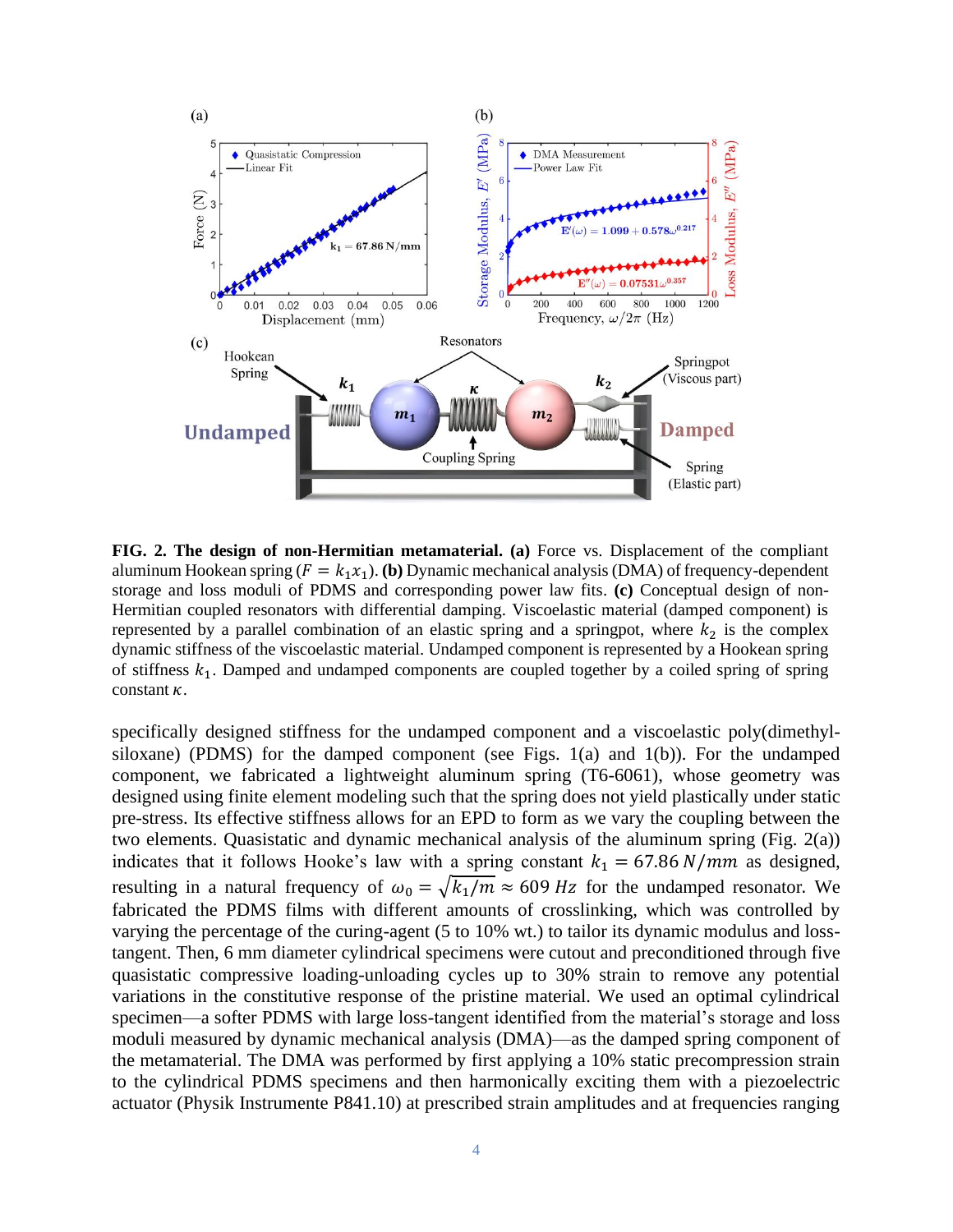from 1 Hz to 1200 Hz while measuring the response force by a dynamic force sensor (PCB 208C01). The measured amplitude and phase lag between the actuation and the dynamic force signal were then used to calculate the frequency-dependent storage  $(E'(\omega))$  and loss  $(E''(\omega))$ moduli. The measured storage and loss moduli were then fitted using power-law functions (see Fig. 2(b)). The fits were used for the numerical modeling as well as the design of the metamaterial.

We model the dynamics of the metamaterial by the following integro-differential equations

$$
m_1\ddot{x}_1 = -k_1(x_1 - x_0(t)) - \kappa(x_1 - x_2)
$$
\n
$$
m_2\ddot{x}_2 = -\sigma(t)A - \kappa(x_2 - x_1)
$$
\n(1b)

describing two coupled masses  $(m_1, m_2)$  with displacements  $(x_1(t), x_2(t))$  respectively, see Fig. 2(c). The Hookean spring constant of the aluminum spring is  $k_1$ , and  $x_0(t) = U \cdot \sin(\omega t)$  is the displacement prescribed by the actuator, while  $F_{out} = -\sigma(t)A$  is the force exerted on the mass  $m_2$  with  $A (= 28.274mm^2)$  and  $\sigma(t)$  being the cross-sectional area and the stress response of the PDMS specimen respectively. In the frequency domain, Eqs. (1) take the form

$$
-m\omega^{2} x_{1} + k_{1} x_{1} + \kappa(x_{1} - x_{2}) = k_{1} U
$$
 (2a)

$$
-m\omega^{2} x_{2} + \kappa(x_{2} - x_{1}) + k_{2}(\omega)x_{2} = 0
$$
 (2b)

where  $k_2(\omega) \equiv (A/h) \left( \frac{\sigma(\omega)}{\epsilon(\omega)} \right)$  $\frac{\partial(\omega)}{\partial(\epsilon(\omega))}$  is the dynamic stiffness of the PDMS with  $\epsilon(\omega) = x_2(\omega)/h$  being the Fourier transform of the strain, and  $h(= 1.948mm)$  is the thickness of the PDMS specimen. The stress amplitude is commonly expressed in terms of storage  $(E')$  and loss  $(E'')$  moduli and strain  $(\epsilon)$  as  $\sigma(\omega) = [E'(\omega) + iE''(\omega)]\epsilon(\omega)$ .

The corresponding eigenfrequencies  $\omega_+$  of the metamaterial are found by solving the characteristic equation associated with Eq.  $(2)$ . Figs. 3(a) and 3(b) show the real and imaginary parts of  $\omega_+$  as functions of the stiffness  $\kappa$  of the coiled coupling spring. It turns out that at a critical coupling  $\kappa_{EP}$ , they lead to an EPD corresponding to a resonant frequency  $\omega_-=\omega_+=\omega_{EP}$ . As the coupling stiffness κ is increased above  $\kappa_{EP}$  the modes separate from one another, i.e.  $\omega_{-}^R \equiv \mathcal{R}e(\omega_{-}) \neq \mathcal{R}e(\omega_{+}) \equiv \omega_{+}^R$ , while their linewidths remain approximately the same, i.e.  $\omega_{-}^I \equiv$  $\Im m(\omega) \approx \Im m(\omega_+) \equiv \omega_+^I$  (see Methods). Our modeling is further validated by a direct comparison with the measured eigenvalues (see Methods), see Figs. 3(a) and 3(b).

We further evaluate the mechanical power dissipated from mass  $m_2$ , which takes the form (see Methods)

$$
P_d(\omega) = \frac{\omega}{2\pi} W_d = \Phi_e \cdot \xi(\omega) \text{ where } \xi(\omega) = \frac{2\omega}{\pi} \text{Im} G_{11}(\omega) \tag{3}
$$

where  $W_d(\omega) = Ah \int_0^{2\pi/\omega} dt \sigma(t) \frac{d\epsilon}{dt}$  $dt$  $2\pi/\omega$  $\int_0^{2\pi/\omega} dt \sigma(t) \frac{d\epsilon}{dt} = (\pi Ah) E''(\omega) |\epsilon(\omega)|^2$  is the dissipated energy per cycle [46],  $\Phi_e = \frac{\pi}{4}$ 4  $F_{in}^2$  $\frac{a_{in}}{m}$  depends only on the equivalent input force from the actuator  $F_{in} = k_1 U$ acting on the mass  $m_1 = m$ , and  $G_{11}(\omega)$  is the element of the Green's function that describes the system of Eq. (2)

The Eq. (3) establishes a connection between the power dissipated by the elastodynamic metamaterial shown in Figs. 1(a) and 1(b) and the Purcell physics of quantum optics. The analogies become clearer once we interpret the imaginary part of the Green's function  $\xi(\omega)$  as the LDoS of the mechanical resonant cavity formed by the metamaterial, and the piezoelectric actuator that excites the system as an emitter placed in the proximity of this cavity. Then the mechanical power emitted by the metamaterial is the analogue of the emissive power in the quantum optics framework. In the latter framework, Purcell realized that the spontaneous emission rate of a quantum emitter is enhanced (or suppressed) by appropriately engineering its surrounding environment, and therefore, the LDoS [33].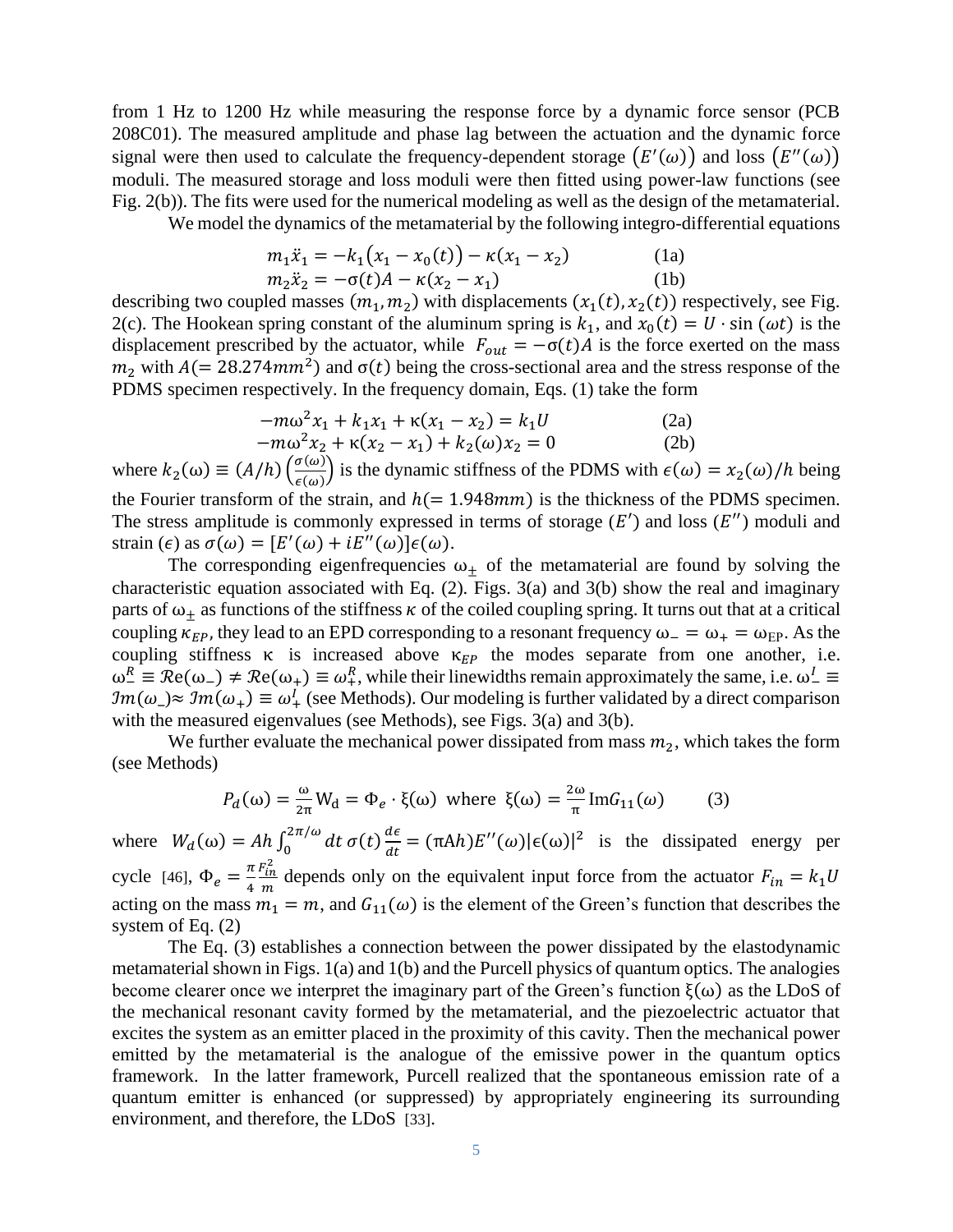Further theoretical progress can be made by assuming that the storage and loss moduli take a constant value in the frequency range of our experiments which are  $E' = \frac{k_1 h}{4}$  $\frac{1}{4}$ <sup>1</sup> = 4.675*MPa* and  $E'' = 1.5235 MPa$  (see Methods). This approximation is justified by the slow frequency dependence that the PDMS exhibits, see Fig. 2(b). Under this approximation, the critical coupling is  $\kappa_{EP} = \frac{A}{2R}$  $\frac{A}{2h}E''$ , and for  $\kappa \geq \kappa_{EP}$  the two resonant modes exhibit approximately the same decay rate  $2\omega_{\pm}^I \approx \Gamma \equiv \frac{A}{2m h}$  $\frac{A}{2m\hbar\omega_0}E^{\prime\prime}$  (see Fig. 3(b)). In this case  $\xi(\omega)$  becomes



**FIG. 3. Theoretical and experimental demonstration of the actuation force enhancement by the non-Hermitian metamaterial. (a)** The real and (b) the imaginary parts of resonant frequencies  $(\omega_{+})$  vs. coupling strength, obtained by a modal curve-fitting of the experimentally measured force spectra. The solid and dotted lines are the results of the simulations with the model described by Eq. (2) where dispersion effects are considered. The Hookean spring constant was taken to be  $k_1 = 67.86 \frac{kN}{m}$ . (c) Frequency-swept force amplitude measured experimentally for various coupling spring stiffnesses. Splitting of a single sharp peak into two broad peaks can be observed as coupling increases. **(d)** Emitted force amplification factor  $\mathcal{F}(\omega_+)$  vs the rescaled coupling. The experimental data are indicated in filled diamonds. The solid black line indicates the results of the dispersionless modeling with  $k_1 = 70kN/m$ . Solid lines indicate the results of the simulations of model Eq. (2) for three different  $k_1$ -values corresponding best fitting  $k_1 = 67.86 \text{ N/mm}$  (black dash line) and  $k_1 = 70 \text{ N/mm}$  and  $k_1 = 65 \text{ N/m}$  $mm$  representing the uncertainty in the data fitting of Fig. 2(a). A two-fold enhancement is observed in all cases.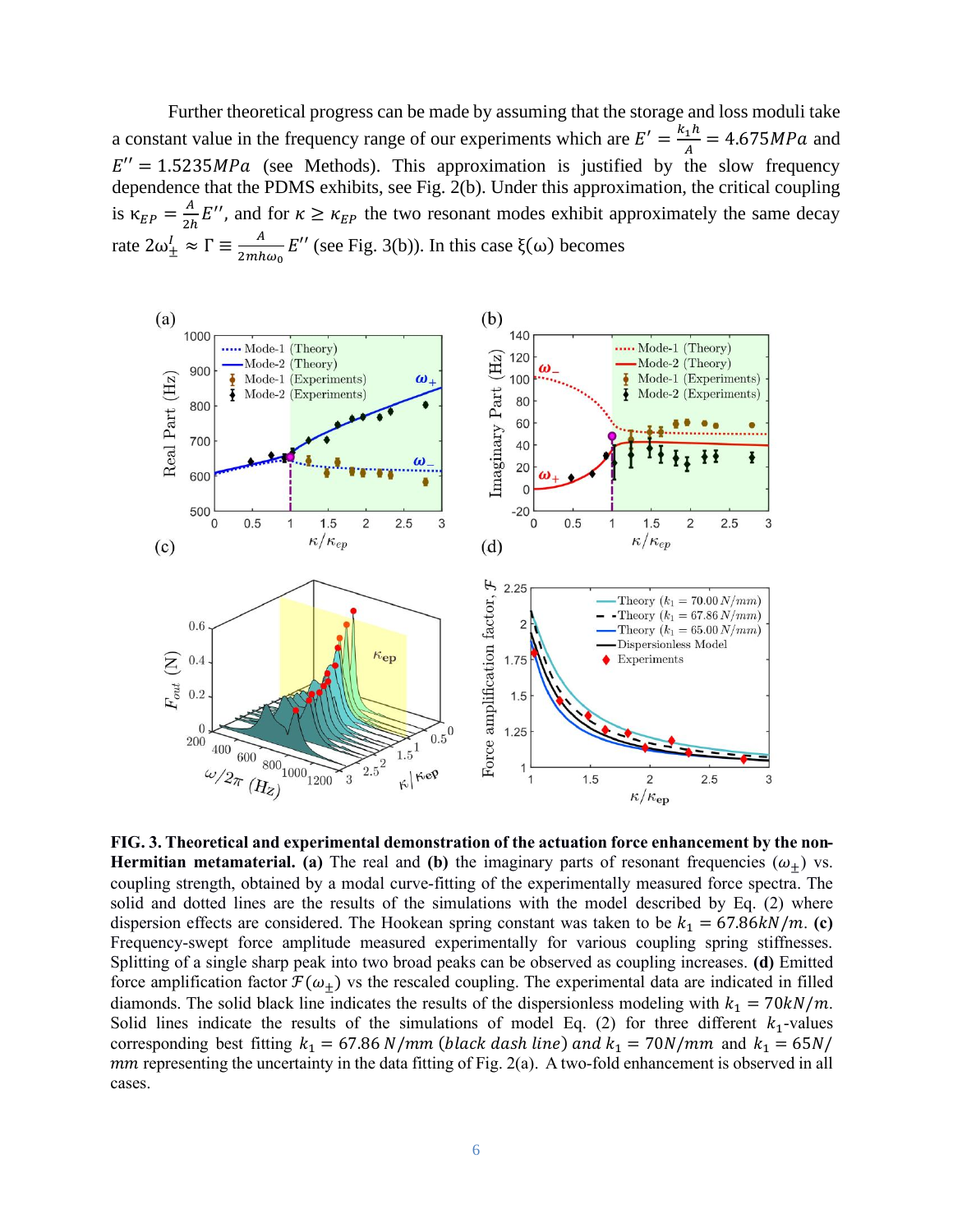$$
\xi(\omega) = \frac{1}{\pi} \frac{\Gamma \cdot \omega_0 \cdot (\kappa/m)^2 \omega}{\left(\omega^2 - \omega_0^2\right)^2 \left(\omega^2 - \omega_0^2 - 2\kappa/m\right)^2 + \left(2\Gamma\omega_0\right)^2 \left(\omega^2 - \omega_0^2 - \kappa/m\right)^2}
$$
(4)

where  $\omega_0 = \sqrt{k_1/m}$ . Because at the proximity of the EPD the two eigenfrequencies degenerate at  $\omega_{\pm}^{R} = \omega_{\rm EP} \approx \omega_0 \sqrt{1 + \Gamma/\omega_0} \approx \omega_0$  (see Methods), one naturally expects that  $\xi(\omega)$ , and subsequently  $P_d(\omega)$ , will also be modified. To better understand the consequence of EPD on them, we first evaluate  $\xi(\omega)$  in the vicinity of  $\omega \approx \omega_{FP}$ . From Eq. (4), we get that (see Supplementary Material [45])

$$
\xi_{EP}(\omega) \approx \frac{1}{2\pi} \frac{(\Gamma/2)^3}{[(\omega - \omega_{EP})^2 + (\Gamma/2)^2]^2} \tag{5}
$$

corresponding to a square-Lorentzian—as opposed to the more traditional Lorentzian line-shape characterizing the LDoS away from an EPD. In the other limiting case of  $\kappa \gg \kappa_{EP}$ , the two resonant frequencies  $\omega_-^R \approx \omega_0$  and  $\omega_+^R \approx \sqrt{\omega_0^2 + (2\kappa/m)}$  (see Methods) are well separated from each other. In this case one can approximate Eq. (4) as a sum of two Lorentzians centered at  $\omega_{\pm}$ and having the same linewidth Γ. Specifically, we have

$$
\xi_{\infty}(\omega) \approx \frac{1}{8\pi} \sum \pm \frac{\Gamma/2}{(\omega - \omega_{\pm}^R)^2 + (\Gamma/2)^2}
$$
(6)

which can be used as a reference for measuring the effects of EPD in the power emission. At this point, it is instructive to introduce the rescaled dissipated power  $\mathcal{P}(\omega_e) = P_d(\omega_e)/P_d^{\infty}(\omega_{\pm}^R)$  where  $P_d^{\infty}(\omega_{\pm}) \equiv \frac{\pi}{2}$  $\frac{\pi}{2} \Phi_e \cdot \xi_\infty(\omega_\pm)$  and  $\omega_e = \omega_\pm^R$  is the frequency of the actuation force which is considered to be monochromatic and at resonant frequency. Substituting Eqs. (5) and (6) back in the general expression for the emissivity Eq. (3), we deduce that  $\mathcal{P}(\omega_e = \omega_{EP}) = 4$ . It is important to emphasize that the four-fold enhancement is a consequence of EPDs involving dark and bright resonances and sources that couple only to the dark resonant mode. An intuitive understanding is gained by realizing that, even though the underlying coupled resonances exhibit the same asymptotic decay rates at EPD, the source is allowed to directly probe the infinite lifetime of the dark resonance. A more careful analysis (see Supplementary Material [45]) indicates that  $\mathcal{P}(\omega_e = \omega_{EP})$  might be slightly larger/smaller than a factor of four, i.e.,  $\mathcal{P}(\omega_e = \omega_{EP}) \approx 4 + \frac{1}{2}$  $\mathcal{O}\left(\frac{\Gamma}{\rho}\right)$  $\left(\frac{\Gamma}{\omega_0}\right) + \mathcal{O}\left(\frac{\kappa}{k_1}\right)$  $\frac{\kappa}{k_1}$ ), where  $\frac{\Gamma}{\omega_0} \ll 1$ ;  $\frac{\kappa}{k_1}$  $\frac{k}{k_1}$  < 1.

The enhanced dissipated power due to the four-fold enhancement of the peak of  $\xi(\omega)$  is also reflected in the actuation force emitted from the metamaterial and measured by the dynamic force sensor attached to the  $m_2$ -resonator. The latter is written in the form  $F_{out}(t)$  =  $F_{out}(\omega_e)$  sin( $\omega_e t + \alpha$ ), where  $\omega_e$  is the driving frequency of the actuator. At the same time, the emitted force amplitude  $|F_{out}(\omega_e)|$  is

$$
|F_{out}(\omega_e)| \equiv A|\sigma(\omega_e)| = \sqrt{\frac{2A(|E'(\omega_e)|^2 + |E''(\omega_e)|^2)}{h\omega_e E''(\omega_e)}} P_d(\omega_e), \tag{7}
$$

where we have expressed the stress function as  $\sigma(\omega) = [E'(\omega) + iE''(\omega)]\epsilon(\omega)$  and subsequently we have used Eq. (3) to express the strain in terms of the emitted power as  $|\epsilon(\omega)| =$  $\sqrt{4P_d(\omega)/(\pi E''}Ah)$ . From Eq. (7) we can further estimate the force amplification factor  $\mathcal{F}(\omega_e) \equiv$  $F_{out}(\omega_e)$  $\frac{F_{out}(\omega_e)}{F_{out}^{\infty}(\omega_{\text{f}}^R)} = \sqrt{\mathcal{P}(\omega_e)}$ , which for  $\kappa_{EP}$  and driving frequency  $\omega_e = \omega_{EP}$  is  $\mathcal{F}(\omega_e = \omega_{EP}) = 2$ . We point out that the force amplification factor  $\mathcal{F}(\omega_e)$  indicates an additional enhancement relative to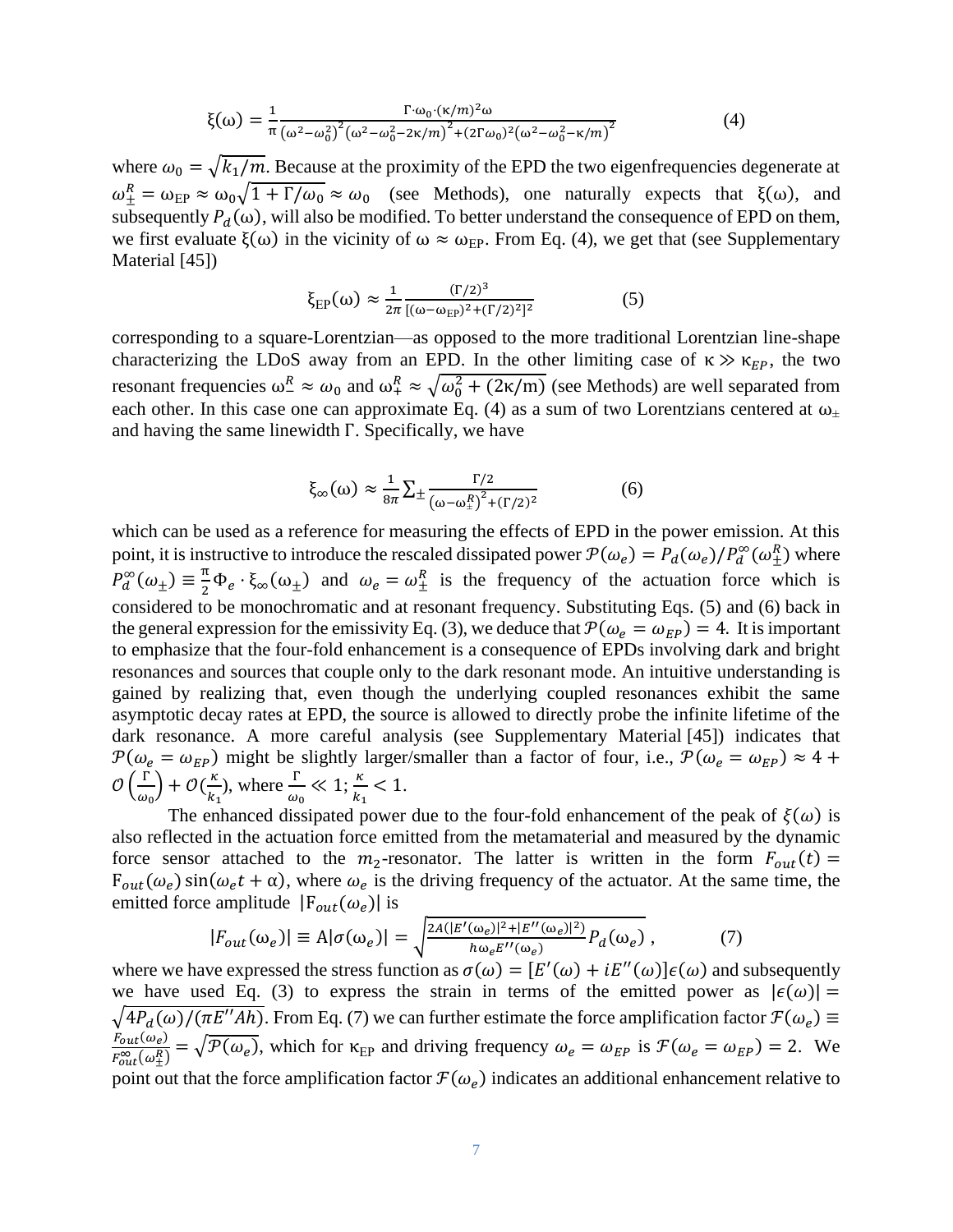the typical Purcell force enhancement occurring in the actuating force  $F_{out}^{\infty}(\omega_{\pm}^{R})$  for the same metamaterial-source configuration when the metamaterial does not support an EPD.

We have tested the validity of the above predictions by direct measurements of the emitted actuation force amplitude (Fig. 3(c)) for various coupling stiffness  $\kappa$  versus the driving frequency  $\omega_e$  (see Methods). From these data we extracted the force amplification factor  $\mathcal{F}(\omega_e = \omega_{\pm})$  and report it as a function of the coupling stiffness  $\kappa$  normalized by the coupling stiffness corresponding to the EPD,  $\kappa_{EP}$ , in Fig. 3(d). The experimental data confirm the above theoretical predictions very well. In the same figure, we also report the force amplification factor calculated numerically from Eqs. (2). From these equations, we extracted the frequency-dependent displacement amplitude  $x_2(\omega)$  using the dispersion characteristics of the stress function, which is related to the strain in viscoelastic material as  $\epsilon(\omega) = x_2(\omega)/h$ . Using the definition of  $|F_{out}(\omega)|$ in Eq. (7), we have calculated  $\mathcal{F}(\omega_e = \omega_{\pm}^R)$  for three different  $k_1$  constants to evaluate the robustness of the observed two-fold enhancement. In the same figure, we also report the theoretical results of the non-dispersive model (solid black line). All curves confirm the two-fold enhancement in actuation force at the proximity of the EPD with respect to the actuation force value corresponding to large coupling constants where a standard cavity-enhancement Purcell effect occurs.

In conclusion, we have demonstrated experimentally and analyzed theoretically an enhancement in the exerted actuation force and the emitted mechanical power by a bright resonance mode of a non-Hermitian elastodynamic cavity—a metamaterial consisting of two modes—when its pair dark resonance mode is excited directly by an actuation source. The origin of this enhancement has been traced to the reorganization of the super-modes of the metamaterial in the proximity of an EPD. Our experiments pave the way for understanding the ramifications of non-Hermiticity and EPD engineering in the manipulation of the Purcell factor of narrow-band emitters. It also provides a unique metamaterial design pathway that exploits differential damping to control its effective dynamics and modification of its surrounding environment via a source that is specifically coupled to a local element of the metamaterial for achieving an actuation force enhancement while maintaining a constant quality factor of the dynamics. It can also be used as a proof-of-principle design of a novel class of indenters for material hardness measurements [47] or for enhanced reconfigurable actuations in robotics.

#### **References**

- [1] C. M. Bender, *Making Sense of Non-Hermitian Hamiltonians*, Reports on Progress in Physics **70**, 947 (2007).
- [2] T. Kato, *Perturbation Theory for Linear Operators* (Springer Berlin / Heidelberg, 1995).
- [3] R. El-Ganainy, K. Makris, M. Khajavikhan, Z. Musslimani, S. Rotter, and D. Christodoulides, *Non-Hermitian Physics and PT Symmetry*, Nature Physics **14**, (2018).
- [4] M.-A. Miri and A. Alù, *Exceptional Points in Optics and Photonics*, Science (1979) **363**, eaar7709 (2019). [5] R. Thomas, H. Li, F. M. Ellis, and T. Kottos, *Giant Nonreciprocity near Exceptional-Point Degeneracies*,
- Phys. Rev. A **94**, 43829 (2016).
- [6] J. Doppler, A. A. Mailybaev, J. Böhm, U. Kuhl, A. Girschik, F. Libisch, T. J. Milburn, P. Rabl, N. Moiseyev, and S. Rotter, *Dynamically Encircling an Exceptional Point for Asymmetric Mode Switching*, Nature **537**, 76 (2016).
- [7] S. Assawaworrarit, X. Yu, and S. Fan, *Robust Wireless Power Transfer Using a Nonlinear Parity-Time-Symmetric Circuit*, Nature **546**, 387 (2017).
- [8] H. Xu, D. Mason, L. Jiang, and J. G. E. Harris, *Topological Energy Transfer in an Optomechanical System with Exceptional Points*, Nature **537**, 80 (2016).
- [9] C. Shi, M. Dubois, Y. Chen, L. Cheng, H. Ramezani, Y. Wang, and X. Zhang, *Accessing the Exceptional Points of Parity-Time Symmetric Acoustics*, Nat. Commun. **7**, 11110 (2016).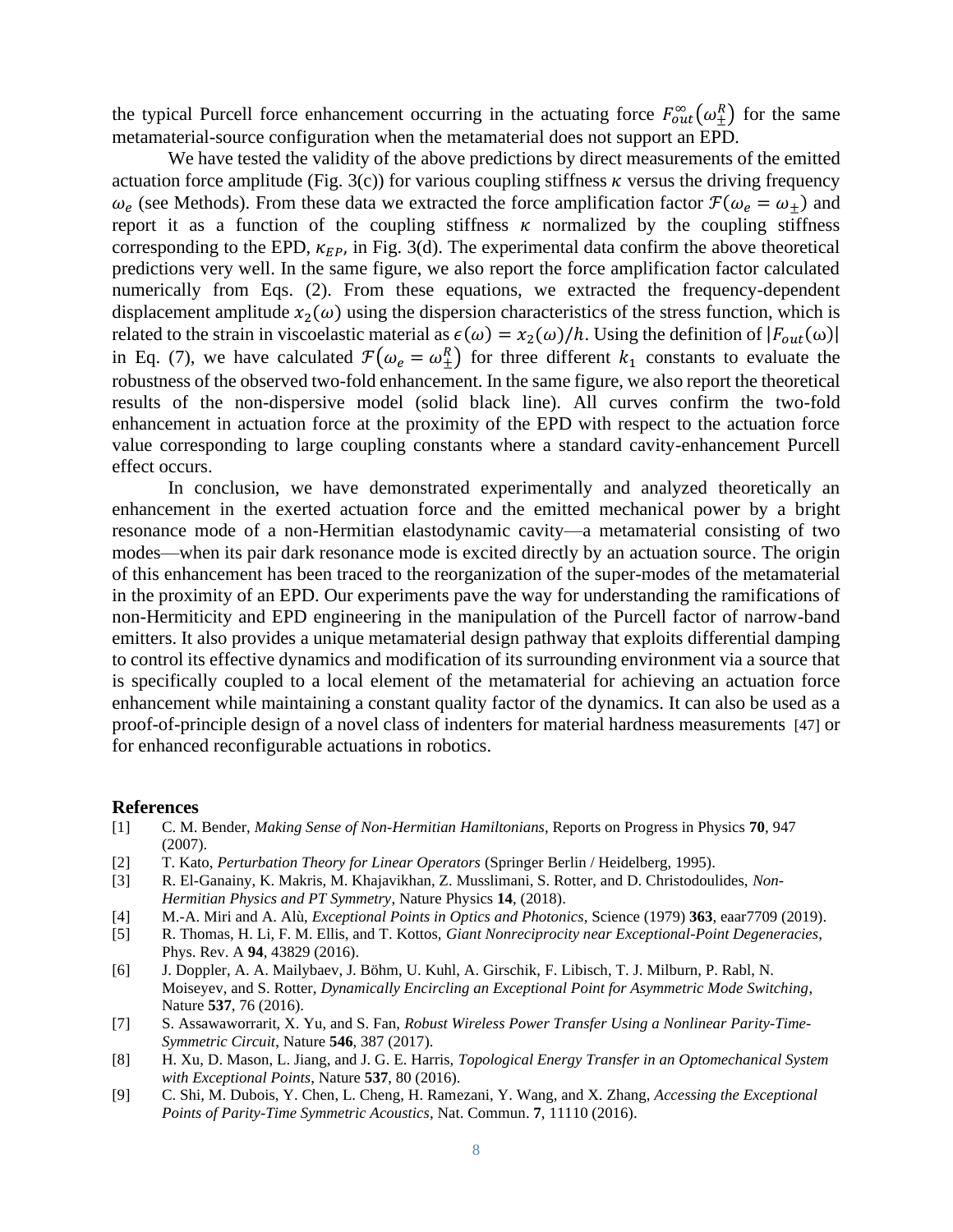- [10] R. Thevamaran, R. M. Branscomb, E. Makri, P. Anzel, D. Christodoulides, T. Kottos, and E. L. Thomas, *Asymmetric Acoustic Energy Transport in Non-Hermitian Metamaterials*, J. Acoust. Soc. Am. **863**, (2019).
- [11] P. Peng, W. Cao, C. Shen, W. Qu, J. Wen, L. Jiang, and Y. Xiao, *Anti-Parity-Time Symmetry with Flying Atoms*, Nature Physics **12**, (2016).
- [12] J. M. Lee, T. Kottos, and B. Shapiro, *Macroscopic Magnetic Structures with Balanced Gain and Loss*, Phys. Rev. B **91**, 94416 (2015).
- [13] D. Zhang, X. Q. Luo, Y. P. Wang, T. F. Li, and J. Q. You, *Observation of the Exceptional Point in Cavity Magnon-Polaritons*, Nature Communications **8**, (2017).
- [14] V. Domínguez-Rocha, R. Thevamaran, F. M. Ellis, and T. Kottos, *Environmentally Induced Exceptional Points in Elastodynamics*, Physical Review Applied **13**, (2020).
- [15] Y. Fang, T. Kottos, and R. Thevamaran, *Universal Route for the Emergence of Exceptional Points in PT-Symmetric Metamaterials with Unfolding Spectral Symmetries*, New Journal of Physics (2021).
- [16] B. Lustig, G. Elbaz, A. Muhafra, and G. Shmuel, *Anomalous Energy Transport in Laminates with Exceptional Points*, Journal of the Mechanics and Physics of Solids **133**, 103719 (2019).
- [17] M. I. N. Rosa, M. Mazzotti, and M. Ruzzene, *Exceptional Points and Enhanced Sensitivity in PT-Symmetric Continuous Elastic Media*, Journal of the Mechanics and Physics of Solids **149**, 104325 (2021).
- [18] A. Guo, G. J. Salamo, D. Duchesne, R. Morandotti, M. Volatier-Ravat, V. Aimez, G. A. Siviloglou, and D. N. Christodoulides, *Observation of PT-Symmetry Breaking in Complex Optical Potentials*, Phys. Rev. Lett. **103**, 93902 (2009).
- [19] Z. Lin, H. Ramezani, T. Eichelkraut, T. Kottos, H. Cao, and D. N. Christodoulides, *Unidirectional Invisibility Induced by PT-Symmetric Periodic Structures*, Physical Review Letters **106**, 1 (2011).
- [20] H. Hodaei, M. A. Miri, M. Heinrich, D. N. Christodoulides, and M. Khajavikhan, *Parity-Time-Symmetric Microring Lasers*, Science (1979) **346**, (2014).
- [21] L. Feng, Z. J. Wong, R. M. Ma, Y. Wang, and X. Zhang, *Single-Mode Laser by Parity-Time Symmetry Breaking*, Science (1979) **346**, (2014).
- [22] H. Hodaei, A. U. Hassan, S. Wittek, H. Garcia-Gracia, R. El-Ganainy, D. N. Christodoulides, and M. Khajavikhan, *Enhanced Sensitivity at Higher-Order Exceptional Points*, Nature **548**, 187 (2017).
- [23] W. Chen, Ş. Kaya Özdemir, G. Zhao, J. Wiersig, and L. Yang, *Exceptional Points Enhance Sensing in an Optical Microcavity*, Nature **548**, 192 (2017).
- [24] Y. H. Lai, Y. K. Lu, M. G. Suh, Z. Yuan, and K. Vahala, *Observation of the Exceptional-Point-Enhanced Sagnac Effect*, Nature **576**, 65 (2019).
- [25] M. P. Hokmabadi, A. Schumer, D. N. Christodoulides, and M. Khajavikhan, *Non-Hermitian Ring Laser Gyroscopes with Enhanced Sagnac Sensitivity*, Nature **576**, 70 (2019).
- [26] Z. Lin, A. Pick, M. Lončar, and A. W. Rodriguez, *Enhanced Spontaneous Emission at Third-Order Dirac Exceptional Points in Inverse-Designed Photonic Crystals*, Physical Review Letters **117**, (2016).
- [27] A. Pick, B. Zhen, O. D. Miller, C. W. Hsu, F. Hernandez, A. W. Rodriguez, M. Soljačić, and S. G. Johnson, *General Theory of Spontaneous Emission near Exceptional Points*, Optics Express **25**, 12325 (2017).
- [28] A. Pick, Z. Lin, W. Jin, and A. W. Rodriguez, *Enhanced Nonlinear Frequency Conversion and Purcell Enhancement at Exceptional Points*, Physical Review B **96**, (2017).
- [29] J. Ren, S. Franke, and S. Hughes, *Quasinormal Modes, Local Density of States, and Classical Purcell Factors for Coupled Loss-Gain Resonators*, Physical Review X **11**, (2021).
- [30] S. Franke, J. Ren, M. Richter, A. Knorr, and S. Hughes, *Fermi's Golden Rule for Spontaneous Emission in Absorptive and Amplifying Media*, Physical Review Letters **127**, (2021).
- [31] Q. Zhong, A. Hashemi, K. Özdemir, and R. El-Ganainy, *Control of Spontaneous Emission Dynamics in Microcavities with Chiral Exceptional Surfaces*, Physical Review Research **3**, (2021).
- [32] M. Khanbekyan and J. Wiersig, *Decay Suppression of Spontaneous Emission of a Single Emitter in a High-Q Cavity at Exceptional Points*, Physical Review Research **2**, (2020).
- [33] E. M. Purcell, H. C. Torrey, and R. v. Pound, *Resonance Absorption by Nuclear Magnetic Moments in a Solid*, Physical Review **69**, (1946).
- [34] P. A. M. Dirac, *The Quantum Theory of the Emission and Absorption of Radiation*, Proceedings of the Royal Society of London. Series A, Containing Papers of a Mathematical and Physical Character **114**, (1927).
- [35] E. Betzig and R. J. Chichester, *Single Molecules Observed by Near-Field Scanning Optical Microscopy*, Science (1979) **262**, (1993).
- [36] T. H. Taminiau, F. D. Stefani, F. B. Segerink, and N. F. van Hulst, *Optical Antennas Direct Single-Molecule Emission*, Nature Photonics **2**, (2008).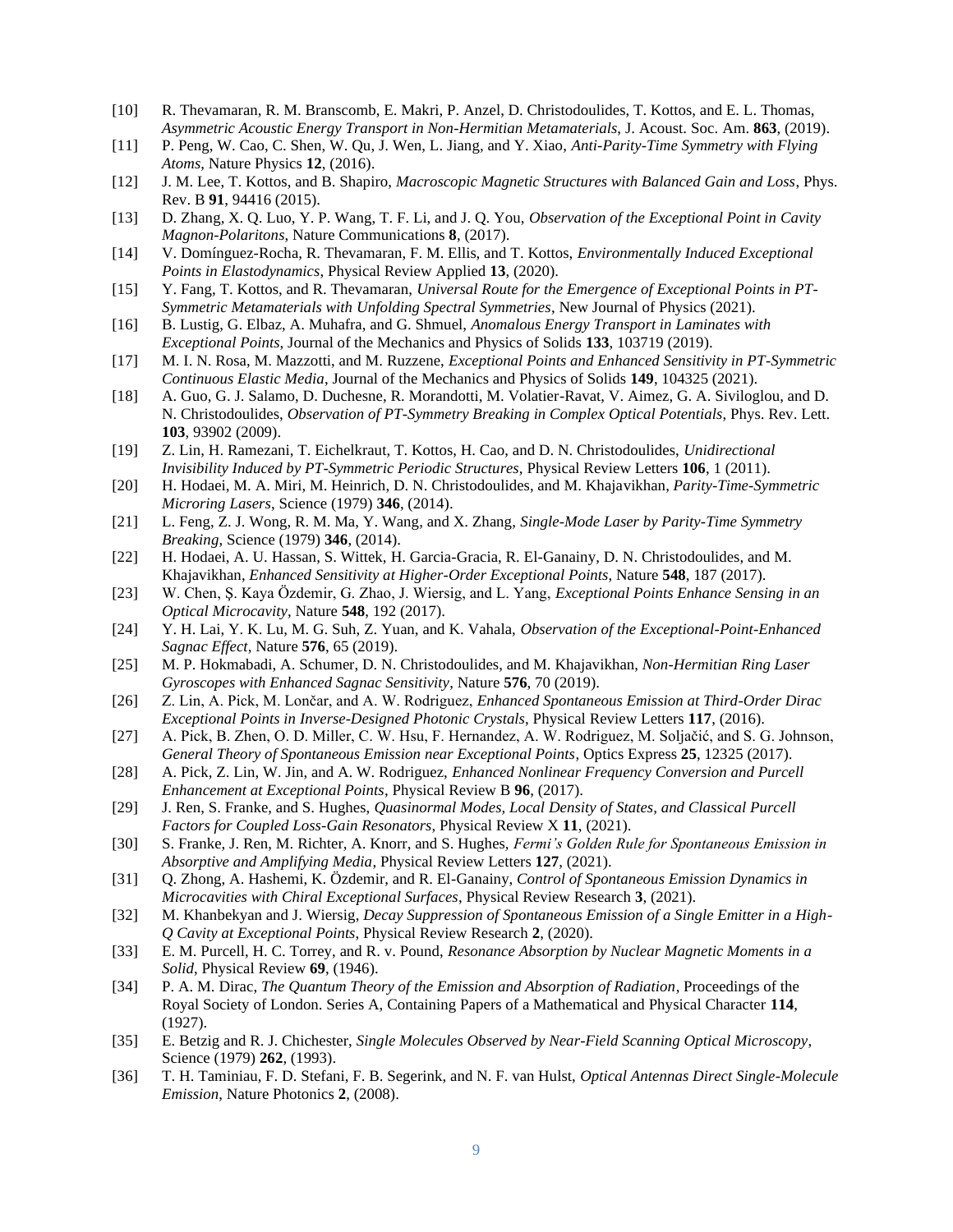- [37] P. Mühlschlegel, H.-J. Eisler, O. J. F. Martin, B. Hecht, and D. W. Pohl, *Resonant Optical Antennas*, Science (1979) **308**, (2005).
- [38] M. Khajavikhan, A. Simic, M. Katz, J. H. Lee, B. Slutsky, A. Mizrahi, V. Lomakin, and Y. Fainman, *Thresholdless Nanoscale Coaxial Lasers*, Nature **482**, (2012).
- [39] R. F. Oulton, V. J. Sorger, T. Zentgraf, R. M. Ma, C. Gladden, L. Dai, G. Bartal, and X. Zhang, *Plasmon Lasers at Deep Subwavelength Scale*, Nature **461**, (2009).
- [40] J. T. Choy, B. J. M. Hausmann, T. M. Babinec, I. Bulu, M. Khan, P. Maletinsky, A. Yacoby, and M. Loňar, *Enhanced Single-Photon Emission from a Diamond-Silver Aperture*, Nature Photonics **5**, (2011).
- [41] M. Landi, J. Zhao, W. E. Prather, Y. Wu, and L. Zhang, *Acoustic Purcell Effect for Enhanced Emission*, Physical Review Letters **120**, (2018).
- [42] M. K. Schmidt, L. G. Helt, C. G. Poulton, and M. J. Steel, *Elastic Purcell Effect*, Physical Review Letters **121**, (2018).
- [43] C. Henricksen, *Loudspeakers, Enclosures, and Headphones*, Handbook for Sound Engineers **497** (1987).
- [44] M. Fink, F. Lemoult, J. de Rosny, A. Tourin, and G. Lerosey, *Subwavelength Focussing in Metamaterials Using Far Field Time Reversal*, In Acoustic Metamaterials. Springer, Dordrecht (2013).
- [45] See Supplementary Material for Additional Information about Materials and Methods.
- [46] R. S. Lakes, *Viscoelastic Solids* (2017).
- [47] E. Broitman, *Indentation Hardness Measurements at Macro-, Micro-, and Nanoscale: A Critical Overview*, Tribology Letters **65**, (2017).

**Acknowledgements:** RT and AG acknowledge the financial support from the Solid Mechanics Program of the Army Research Office (ARO) (Award No.: W911NF2010160) and the Dynamics, Control, and System Diagnostics (DCSD) Program of the National Science Foundation (NSF) (Award No.: NSF-CMMI-1925530). TK and AK acknowledge the financial support from the DCSD Program of the NSF (Award No.: NSF-CMMI-1925543) and from the Simons Foundation for Collaboration in MPS grant No 733698. We also acknowledge the assistance of Dr. Jizhe Cai on PDMS sample fabrication.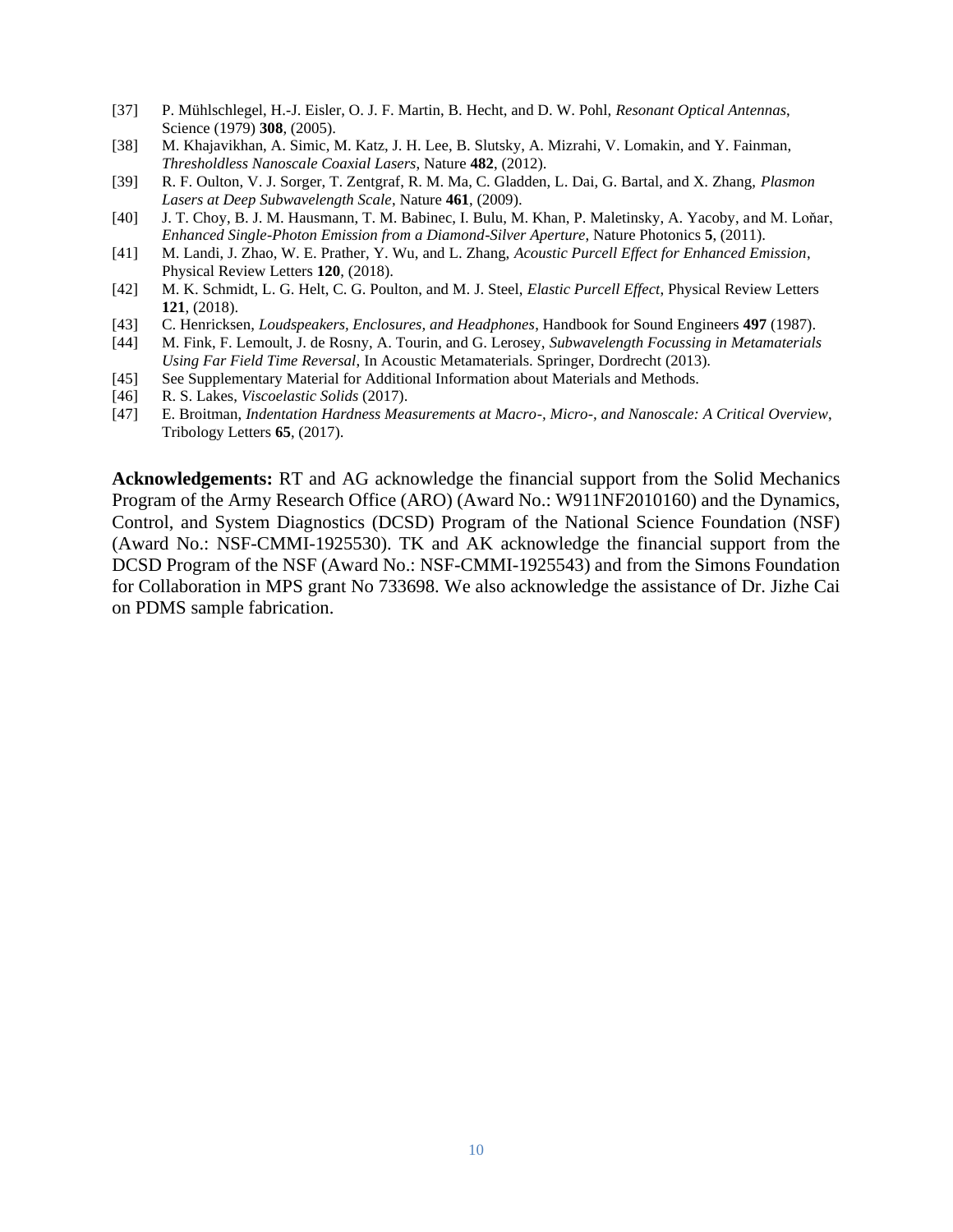# Supplementary Materials for

# **Boosting of Purcell Enhancement Factor near Exceptional Point Degeneracies in an Elastodynamic Metamaterial**

Abhishek Gupta<sup>1</sup>, Arkady Kurnosov<sup>2</sup>, Tsampikos Kottos<sup>2,#</sup>, Ramathasan Thevamaran<sup>1,3,\*</sup>

<sup>1</sup>Department of Mechanical Engineering, University of Wisconsin Madison; Madison, Wisconsin, 53706, USA. <sup>2</sup>Wave Transport in Complex Systems Lab, Physics Department, Wesleyan University; Middletown, CT-06459,

USA.

<sup>3</sup>Department of Engineering Physics, University of Wisconsin Madison; Madison, Wisconsin, 53706, USA.

Correspondence to:  $\frac{d}{dx}$  the *k* the *k* is the *k* is the *k* is the *k* and *k* is the *k* is the *k* is the *k* is the *k* is the *k* is the *k* is the *k* is the *k* is the *k* is the *k* is the *k* is the *k* is t

### **METHODS**

**Experimental Methods for Spectral Measurements.** We have used the same setup that we used for the DMA measurement of the PDMS for spectral measurements of the non-Hermitian metamaterial. The non-Hermitian metamaterial is supported by a low-friction Teflon surface and a static precompression equivalent to the one used for measuring the storage and loss moduli of PDMS is applied. Since PDMS is slightly nonlinear, the precompression of PDMS should be consistent so that the storage and loss moduli remain the same as the one used for numerical modeling. A sinusoidal actuation of constant displacement amplitude at driving frequencies ranging from 10 Hz to 1200 Hz, was applied on the left side of the non-Hermitian metamaterial, and the steady-state emitted force amplitude was measured at the fixed right end. The coupling stiffness between the resonators was varied by changing the coupling springs. A sharp resonant peak is observed in the reaction-force frequency spectrum for low coupling, see Fig. 3C. As the coupling increases, the single sharp peak splits into two broad damped peaks, indicating the departure from an EPD. The peak position (real part of frequencies) and linewidth (imaginary part of frequencies) were extracted via a modal curve-fitting of the experimental data.

**Evaluation of the storage and loss moduli for the dispersionless model.** In the dispersionless approximation, the storage and loss moduli of the damped spring (PDMS) were assumed to be frequency independent. The storage modulus is approximated to be  $E' = \frac{h}{\lambda}$  $\frac{n}{4}k_1 = 4.675 MPa$ , to match the real part of stiffness of the damped spring with the undamped spring. The dispersionless complex stiffness  $(k_2)$  is given by  $k_2 = (E' + iE'') \frac{A}{h}$  $\frac{A}{h} = E'(1 + i \tan(\delta)) \frac{A}{h}$  $\frac{A}{h}$ , where  $\tan(\delta) =$  $E''/ E'$  is the dispersionless loss tangent of the damped spring. The value of tan( $\delta$ )  $\approx 0.326$  has been chosen such that the EPD forms at the same coupling as in dispersive model i.e.,  $\kappa_{ep}$  = 10.95 *N*/*mm*. Using this information, we have evaluated the loss moduli to be  $E'' = 1.5235 MPa$ .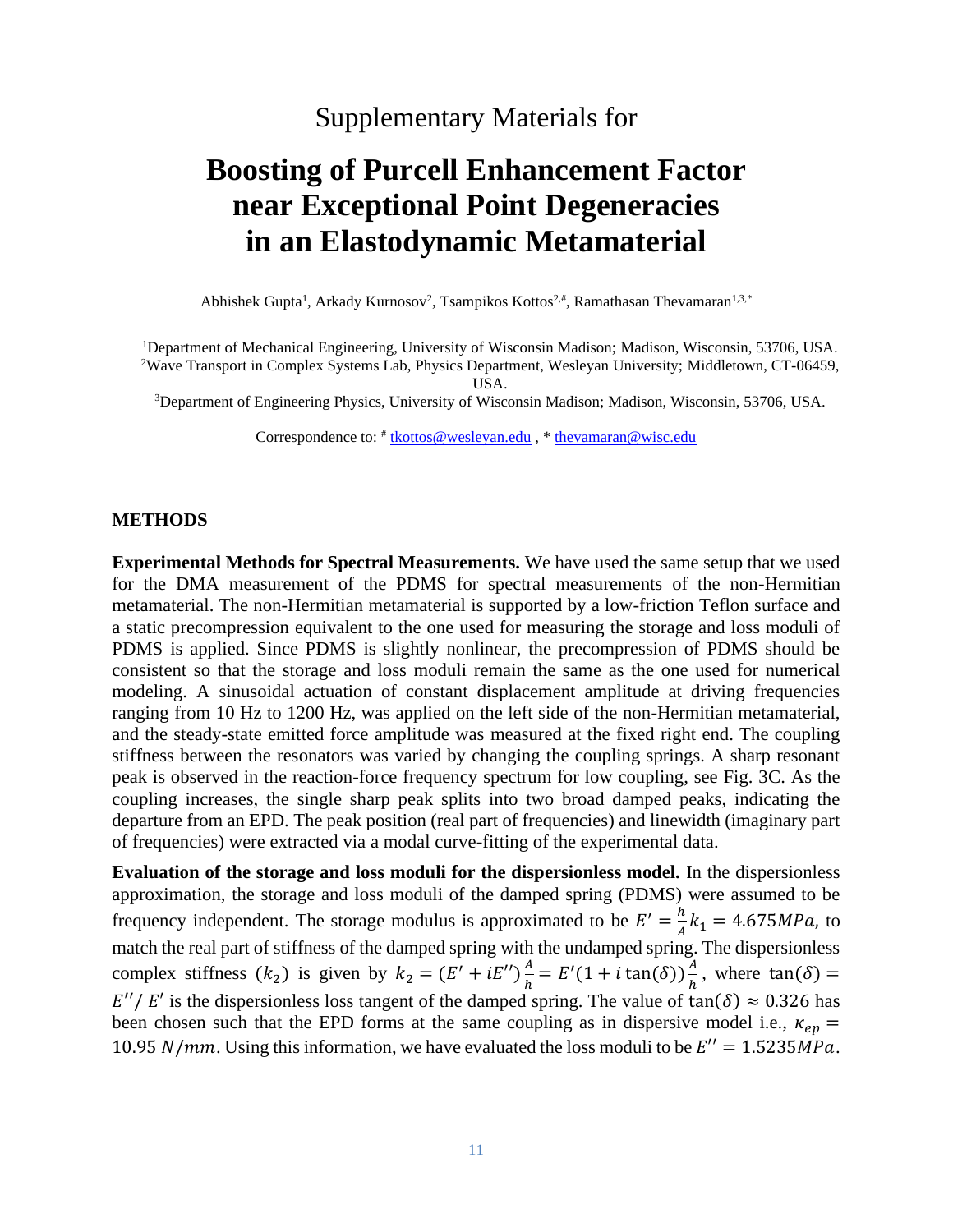**Error bars calculations.** We estimated maximum variation in measurements of  $k_1 (\Delta k_1)$  and  $k_2$ ( $\Delta k_2$ ) and calculated the resultant errors in the resonant frequencies ( $\omega_+$ ,  $\omega_-$ ) using the relation  $\Delta\omega_{\pm}=\frac{1}{2m}$  $2m\omega_{\pm}$  $\Delta k_2(m\omega_+^2-\kappa-k_1)+\Delta k_1(m\omega_+^2-\kappa-k_2)$  $\frac{1 + k - k_1 + 2k_1(m\omega_1 + k_2)}{(2m\omega_1^2 - 2k - k_1 - k_2)}$ 

**Spectral properties of the elastodynamic metamaterial under dispersionless approximation.**  We have found that a good description of the experimental data is obtained by considering that the storage and loss moduli take a constant value in the frequency range of our experiment (dispersionless approximation). Specifically, we have evaluated these two quantities at frequency  $\omega_* \approx 700$ Hz such that  $E'(\omega_*) \equiv k_1 h/A$ . In this case, the corresponding  $E' \approx 4.67$  MPa while  $E'' \approx E''(\omega_*) = 1.50 \text{ MPa}$ . Under this approximation we have that  $k_2 = (A/h) [E' + iE'']$  and the resonant frequencies  $\omega_{\pm} = \omega_{\pm}^R + i\omega_{\pm}^I$  of the system of Eqs. (2) are the solutions of the secular equation

$$
\left[\omega_{\pm}^2 - \omega_0^2 - (\kappa/m)\right] \left[\omega_{\pm}^2 - \omega_0^2 - (\kappa/m) + 2i\Gamma\omega_0\right] - (\kappa/m)^2 = 0. \quad (8)
$$

Our experiment operates in the domain of  $\kappa \ge \kappa_{EP} \equiv m\Gamma \omega_0$  where the solutions of Eq. (8) take the form

$$
\omega_{\pm}^{R} = \left( \left[ \omega_{0}^{2} + (\kappa/m) \pm \sqrt{(\kappa/m)^{2} - \Gamma^{2} \omega_{0}^{2}} \right]^{2} + \Gamma^{2} \omega^{2} \right)^{1/4} \cos(\varphi/2), \quad (9a)
$$
  

$$
\omega_{\pm}^{I} = \left( \left[ \omega_{0}^{2} + (\kappa/m) \pm \sqrt{(\kappa/m)^{2} - \Gamma^{2} \omega_{0}^{2}} \right]^{2} + \Gamma^{2} \omega^{2} \right)^{1/4} \sin(\varphi/2), \quad (9b)
$$
  

$$
\tan \varphi = \frac{\omega_{0} \Gamma}{\omega_{0}^{2} + (\kappa/m) \pm \sqrt{(\kappa/m)^{2} - \Gamma^{2} \omega_{0}^{2}}}, \quad (9c)
$$

indicating that for  $\kappa = \kappa_{EP}$ , the modes are degenerate (exceptional point degeneracy). We have further confirmed the formation of an EPD by analyzing the corresponding eigenvectors. These are given by the following expression

$$
\psi_{\mp} = \frac{1}{\sqrt{2}} \left(\frac{\kappa}{m}\right)^{-1} \left[ \frac{-i\Gamma\omega_0 \mp \sqrt{(\kappa/m)^2 - \Gamma^2\omega_0^2}}{(\kappa/m)} \right],\tag{9d}
$$

demonstrating a degeneracy at  $\kappa_{EP} = m\Gamma \omega_0$ .

Further progress can be made by realizing that tan  $\varphi \ll 1$ . The latter inequality is imposed by the physical conditions  $\omega_0 \Gamma \leq (\kappa/m) \ll \omega_0^2$ ,  $\Gamma \ll \omega_0$  which dictate our experimental set-up. Using these conditions, we can simplify Eqs. (9) to the following forms

$$
\omega_{\pm}^{R} \approx \omega_{0} \left[ 1 + (\kappa/k_{1}) \pm \sqrt{(\kappa/k_{1})^{2} - (\Gamma/\omega_{0})^{2}} \right]^{1/2}, \qquad (10a)
$$

$$
\omega_{\pm}^{I} \approx \frac{1}{2} \frac{\Gamma}{\left[ 1 + (\kappa/k_{1}) \pm \sqrt{(\kappa/k_{1})^{2} - (\Gamma/\omega_{0})^{2}} \right]^{1/2}}, \qquad (10b)
$$

Let us first evaluate the eigenfrequencies of the metamaterial in the limit of  $(\Gamma/\omega_0)$  «  $(\kappa/k_1) \ll 1$  where the last inequality always applies in our experiments. From Eqs. (10) we get that  $\omega_1^R \approx \omega_0$  and  $\omega_+^R \approx \omega_0 \sqrt{1+2(\kappa/k_1)}$  while for the linewidths we have  $\omega_{\pm}^I \approx \frac{1}{2}$  $\frac{1}{2}\Gamma(1 +$  $\mathcal{O}(\frac{\kappa}{\kappa})$  $\binom{k}{k_1}$ ). From the same equations we find that when  $(\kappa/k_1) = (\Gamma/\omega_0)$  (corresponding to stiffness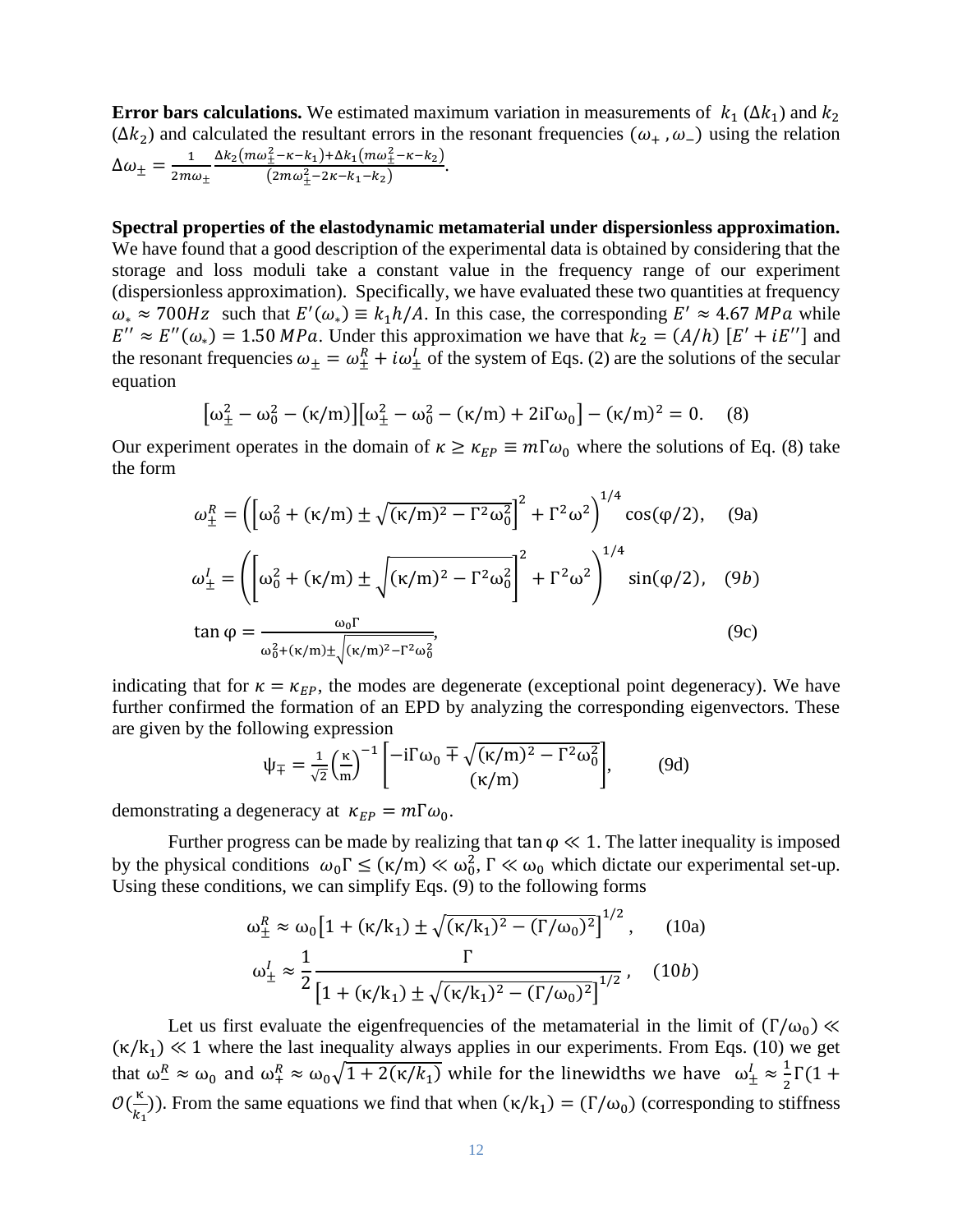$\kappa_{EP} = m\omega_0\Gamma = \frac{A}{2R}$  $\frac{A}{2h}E''$ ) the eigenvalues become degenerate (see discussion above). Notice that the condition  $(\kappa/m) = \omega_0 \Gamma$  is equivalent to the relation  $(\kappa/k_1) = (\Gamma/\omega_0)$ . At EPD the eigenfrequencies Eqs. (9a,b) of the metamaterial can be simplified using Eqs. (10) to

$$
\omega_{\pm}^{R}|_{EP} = \omega_{EP} \approx \omega_0 \left[ 1 + \frac{\Gamma}{\omega_0} \right]^{1/2} \approx \omega_0, \qquad (10c)
$$

$$
\omega_{\pm}^{I}|_{EP} \approx \frac{1}{2} \frac{\Gamma}{[1 + (\Gamma/\omega_0)]^{1/2}} \approx \frac{\Gamma}{2}, \qquad (10d)
$$

where for the right-hand side of Eq. (10a,b) we have used the physical constraint that  $(\kappa/m) \ll$  $ω_0^2$   $\rightarrow$  κ/k<sub>1</sub>  $\ll$  1. We have also confirmed that the same EPD condition is applicable for the case of eigenvectors of the couple mass system of Eqs. (2). Specifically, Eq. (9d) becomes  $\psi_{+} = \psi_{-} =$ 1  $\frac{1}{\sqrt{2}}\begin{bmatrix} -i \\ 1 \end{bmatrix}$  $\begin{bmatrix} -i \\ 1 \end{bmatrix}$  indicating a relative phase of  $\frac{\pi}{2}$  between the two components of the degenerate eigenvector.

The validity of these approximations has been checked against the numerical results presented in the main text that have considered the dispersion characteristics of the storage and loss moduli. The comparison is shown in Extended Data Fig. 1 where we report  $\omega_{\pm}^{R,I}$ , versus the stiffness κ, using the approximate expressions of Eqs. (10) together with the outcomes of the exact numerics and the measurements. It is also noteworthy that, strictly speaking, due to dispersion effects, our designed metamaterial shows a quasi-EPD degeneracy. Nevertheless, for all practical purposes this quasi-degeneracy is sufficient for observing all novel features characterizing systems with EPD.

General expression for dissipated power: The averaged (over one driving cycle) dissipated power is given by the expression (29)

$$
P_d(\omega) = \frac{\omega}{2\pi} W_d = Ah \frac{\omega}{2\pi} \int_0^{2\pi/\omega} dt \sigma(t) \frac{d\epsilon}{dt}, \quad (11)
$$

where  $W_d$  is the dissipated energy per cycle. This choice of definition guaranties that the elastic component will not contribute to the final calculation since the work done by conservative forces is zero along a close loop. For the evaluation of  $P_d(\omega)$  we use the following relations

$$
\epsilon(t) = |\epsilon(\omega)| \sin \omega t, \quad \sigma(t) = |\sigma(\omega)| \sin(\omega t + \delta), \quad \sin \delta(\omega) = \frac{E''(\omega)}{\sqrt{|E'(\omega)|^2 + |E'(\omega)|^2}}, \tag{12}
$$

where we have also introduced the loss-tangent  $tan \delta(\omega) \equiv E''(\omega)/E'(\omega)$ . These equations allow us to express Eq. (11) in the form

$$
P_d(\omega) = Ah \frac{\omega}{2\pi} |\epsilon(\omega)|^2 \sqrt{|E'|^2 + |E''|^2} \int_0^{2\pi/\omega} \omega \sin(\omega t + \delta) \cos \omega t \ dt
$$
  
=  $Ah \frac{\omega}{2} E''(\omega) |\epsilon(\omega)|^2 = \frac{\omega}{2h} AE''(\omega) |x_2(\omega)|^2,$  (13)

where we used the stress-strain relation in the frequency domain  $\sigma(\omega) = [E'(\omega) + iE''(\omega)]\epsilon(\omega)$ and the fact that  $\epsilon(\omega) = x_2(\omega)/h$ .

Therefore, the task at hand is to evaluate the displacement of the second mass  $x_2(\omega)$  and by substituting in Eq. (13) evaluate the average dissipated power  $P_d(\omega)$ . To this end, we rewrite Eqs. (2) in a matrix form as

$$
(\hat{\jmath}\omega^2 - \hat{\mathcal{L}})\psi = s \tag{14}
$$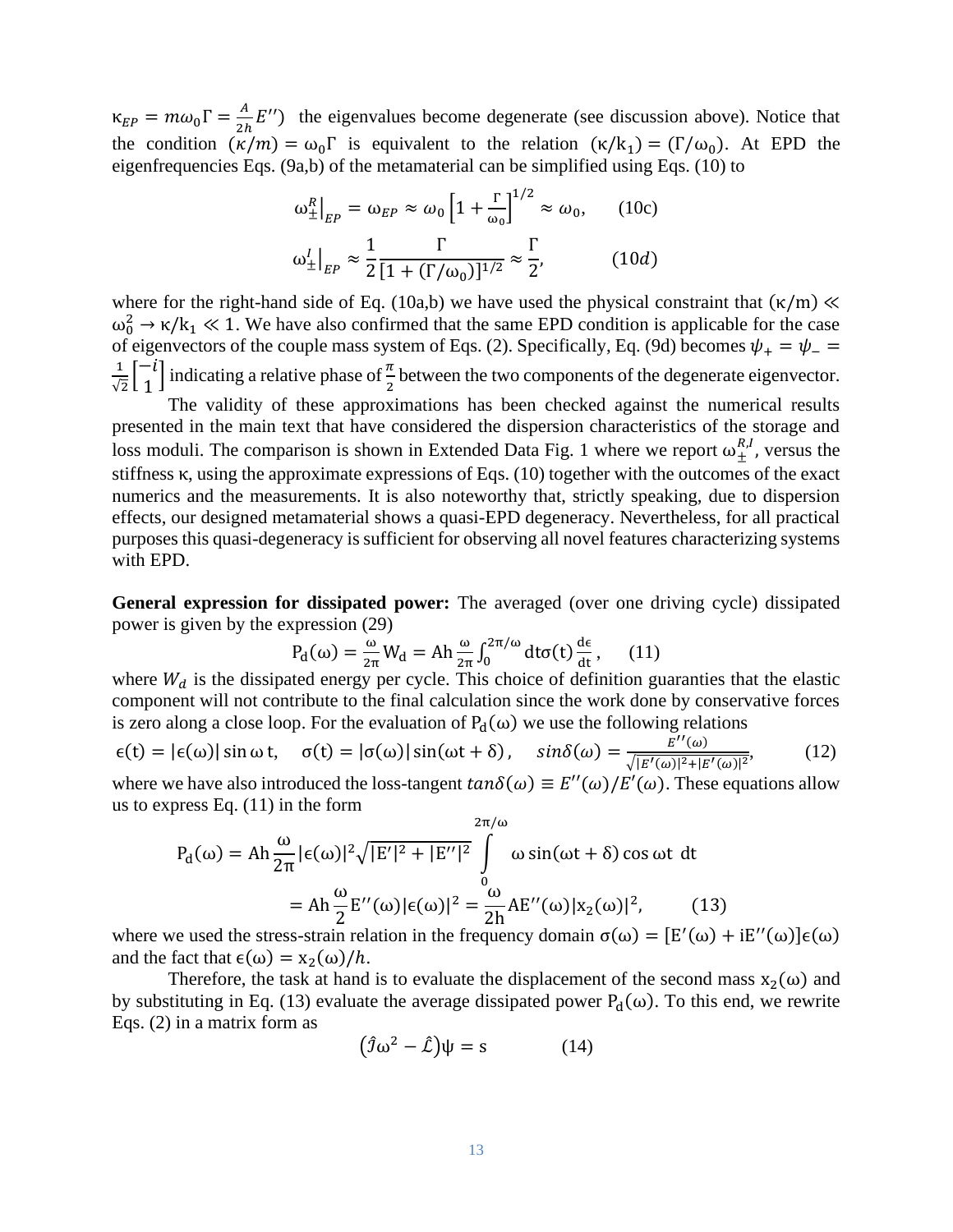where

$$
\hat{\mathcal{L}}(\omega) = \begin{bmatrix} \frac{k_1}{m} + \frac{\kappa}{m} & \frac{\kappa}{m} \\ \frac{\kappa}{m} & \frac{A}{m} E'(\omega) + \frac{\kappa}{m} + i \frac{A}{mh} E''(\omega) \end{bmatrix}, \quad \psi = \begin{bmatrix} x_1(\omega) \\ x_2(\omega) \end{bmatrix}, \quad s = \begin{bmatrix} -\frac{k_1}{m} U \\ 0 \end{bmatrix}
$$
(15)

and  $\hat{\jmath}$  is the identity 2 × 2 matrix. The solution of Eq. (14) is then

$$
\psi = \hat{G} s; \qquad \hat{G} = \frac{1}{\det(\hat{\jmath}\omega^2 - \hat{L})} \begin{bmatrix} \omega^2 - \frac{A}{mh} E'(\omega) - \frac{\kappa}{m} - i \frac{A}{mh} E''(\omega) & -\frac{\kappa}{m} \\ -\frac{\kappa}{m} & \omega^2 - \frac{k_1}{m} - \frac{\kappa}{m} \end{bmatrix}, \qquad (16)
$$

where  $\hat{G} \equiv (\hat{\jmath}\omega^2 - \hat{\mathcal{L}})^{-1}$  is the Green's function that describes the dynamics of the metamaterial. Consequently, the displacement  $x_2(\omega)$  becomes

$$
|x_2(\omega)|^2 = |(\hat{G}s)_2|^2 = |G_{21}|^2 |s_1|^2 = \frac{(\kappa/m)^2 (k_1/m)^2 |U|^2}{|\det(\hat{J}\omega^2 - \hat{L})|^2}, \quad (17)
$$

It could be shown that  $\left|\det(\hat{\jmath}\omega^2 - \hat{\mathcal{L}})\right|^2$ Im  $G_{11} = \frac{A}{mh} E''(\omega) \left(\frac{\kappa}{m}\right)$  $\left(\frac{\kappa}{m}\right)^2$  which allows us to establish the following important equality between matrix elements of the Green's function

$$
\mathcal{I}\text{m}\left(G_{11}\right) = \frac{\text{A}}{\text{mh}}\text{E}''(\omega)|G_{21}|^2. \tag{18}
$$

Combining Eqs. (13,17,18), we finally get that the dissipation power can be expressed as in Eq. (3) where  $\xi(\omega) = \frac{2\omega}{\tau}$  $\frac{\pi}{\pi}$  Im G<sub>11</sub> has dimensions of density of states.

### **SUPPLEMENTARY TEXT**

### **LDoS Analysis in the two limiting cases [Eq. (5) and Eq. (6) of the main text]**

Using the definition of  $\xi(\omega) = \frac{2\omega}{\tau}$  $\frac{\pi}{\pi}$  *fmG*<sub>11</sub>( $\omega$ ) from Eq. (3) of the main text and the expression for the Green's function of the metamaterial (see Eq. (16) of the main text), we can now deduce Eq. (4) of the main text. Specifically,  $\xi(\omega)$  takes the form

$$
\xi(\omega) = \frac{1}{\pi} \frac{\Gamma \omega_0 (\kappa/m)^2 \omega}{\left[\omega^2 - \omega_0^2\right]^2 \left[\omega^2 - \omega_0^2 - 2(\kappa/m)\right]^2 + (2\Gamma \omega_0)^2 \left[\omega^2 - \omega_0^2 - (\kappa/m)\right]^2}.
$$
 (S1)

The two limiting cases corresponding to the shape of  $\xi(\omega)$  in the proximity of an EPD and far away from it can be deduced from Eq. (S1).

**1.** Proximity to the EPD: The EPD occurs at  $\kappa_{EP}/m = \Gamma \omega_0 \rightarrow \kappa_{EP} = \frac{A}{2R}$  $\frac{A}{2h} E''$  leading to a degenerate resonant frequency  $\omega_{\pm}^R = \omega_{\rm EP} = \omega_0 \sqrt{1 + \Gamma/\omega_0}$  (see Eq. 10a of the main text). Straightforward algebra allows us to rewrite the denominator of Eq. (S1) in a simpler form, leading to the following expression for  $\xi(\omega)$ :

$$
\xi_{EP}(\omega) = \frac{1}{\pi} \frac{(\Gamma \omega_0)^3 \omega}{\left[ \left( \omega^2 - \omega_{EP}^2 \right)^2 + (\Gamma \omega_0)^2 \right]^2} \tag{S2}
$$

At the vicinity of  $\omega \simeq \omega_{EP}$ , the DoS can be further approximated as

$$
\xi_{EP}(\omega \approx \omega_{EP}) \approx \frac{1}{\pi} \frac{(\Gamma \omega_0)^3 \omega_{EP}}{\left[4 \omega_{EP}^2 (\omega - \omega_{EP})^2 + (\Gamma \omega_0)^2\right]^2} \approx \frac{1}{2\pi} \frac{(\Gamma/2)^3}{\left[(\omega - \omega_{EP})^2 + (\Gamma/2)^2\right]^2}
$$
(S3)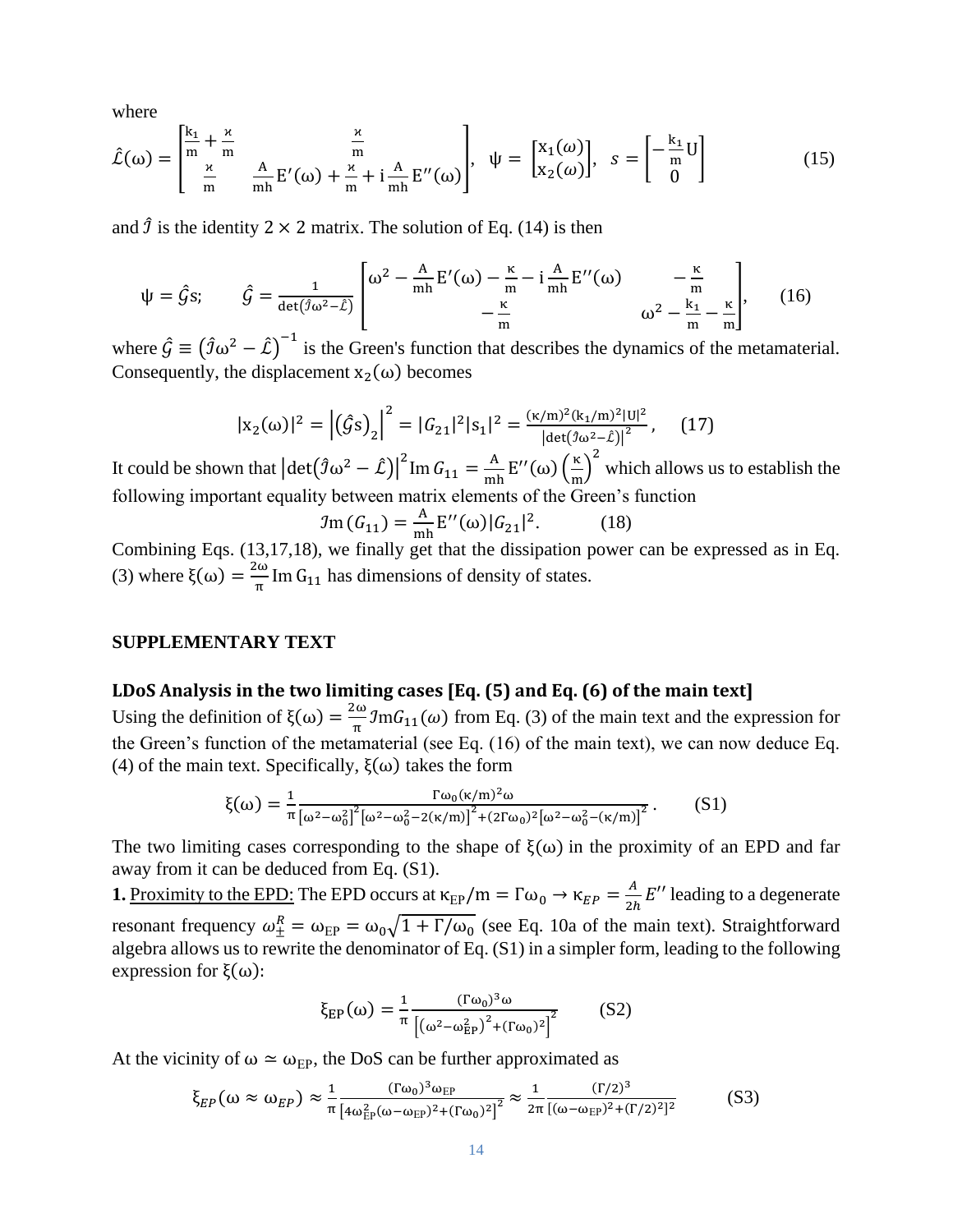where in the last step, we have assumed that  $\omega_{EP} = \omega_0 \sqrt{1 + \Gamma/\omega_0} = \omega_0 [1 + \mathcal{O}(\Gamma/\omega_0)] \approx \omega_0$ . The last expression in Eq. (S3) is equal to the expression of Eq. (5) of the main text.

**2.** Limit of  $(\kappa/m) \gg \Gamma \omega_0$ : In this case the resonant frequencies are at positions  $\omega_0^R \approx \omega_0$  and  $\omega_+^R \approx \sqrt{\omega_0^2 + 2(\kappa/m)}$  (see discussion above Eq. (10) of main text). In the vicinity of  $\omega_- = \omega_0$ the denominator of Eq. (S1) can be further simplified leading to the following expression for the DoS:

$$
\xi_{\infty}(\omega \approx \omega_-^R) \approx \frac{1}{8\pi} \frac{\Gamma/2}{(\omega - \omega_-^R)^2 + (\Gamma/2)^2}
$$
 (S4)

Similarly, in the vicinity of  $\omega_+^R = \sqrt{\omega_0^2 + 2(\kappa/m)}$ , the denominator of Eq. (S1) can be further simplified leading to the following expression for the DoS:

$$
\xi_{\infty}(\omega \approx \omega_+^R) \approx \frac{1}{8\pi} \frac{\Gamma/2}{\left(\omega - \omega_+^R\right)^2 + \left(\Gamma/2\right)^2},\tag{S5}
$$

which is valid under the constraint that  $(\kappa/k_1) \ll 1$ .

Combining Eqs. (S4,S5) we can come up with the approximate description Eq. (6) of the LDoS in all frequency range when  $\kappa \gg \kappa_{EP}$ . Using the results of Eqs. (S3,S5) we can evaluate the ratio  $\mathcal{P}(\omega_e = \omega_{EP}) = 4$ .

A more detailed analysis can reveal small deviations from the four-fold enhancement of  $\mathcal{P}(\omega_e = \omega_{EP}) = \frac{\xi_{EP}(\omega_{EP})}{\xi_{\text{C}}(\omega_{EP})}$  $\frac{E P(wE P)}{\xi_{\infty}(\omega_{+}^{R})}$ . Specifically from Eq. (S2), when it is evaluated at EPD we get

$$
\xi_{EP}(\omega_{EP}) = \frac{1}{\pi \Gamma} \sqrt{1 + \frac{\Gamma}{\omega_0} \approx \frac{1}{\pi \Gamma} \left(1 + \frac{1}{2} \frac{\Gamma}{\omega_0}\right) + \mathcal{O}\left(\left(\frac{\Gamma}{\omega_0}\right)^2\right)}; \quad (S6)
$$

In a similar manner, we evaluate  $\xi_{\infty}(\omega_{+}^{R})$  using Eq. (S1). Specifically, by substituting the value  $\omega_+^R = \sqrt{\omega_0^2 + 2(\kappa/m)}$  in this expression, we get

$$
\xi_{\infty}(\omega_{+}^{R}) = \frac{1}{4\pi\Gamma} \sqrt{1 + \frac{2\kappa}{k_{1}}} \approx \frac{1}{4\pi\Gamma} \left(1 + \frac{\kappa}{k_{1}}\right) + \mathcal{O}\left(\left(\frac{\kappa}{k_{1}}\right)^{2}\right); \quad (S7)
$$

Taking the ratio between Eqs. (S6,S7), we finally get

$$
\mathcal{P}(\omega_e = \omega_{EP}) \approx 4 \frac{\left(1 + \frac{1}{2} \frac{\Gamma}{\omega_0}\right)}{\left(1 + \frac{\kappa}{k_1}\right)} \approx 4 \left(1 - \frac{\kappa}{k_1} + \frac{1}{2} \frac{\Gamma}{\omega_0}\right); \quad (S8)
$$

The validity of the above approximations has been confirmed numerically by comparing the expressions in Eqs. (5, 6) of the main text with the exact numerical results of  $\xi(\omega)$  for our metamaterial. In these simulations, the value of  $x_2(\omega)$  from Eq. (13) of the main text, has been evaluated using the dispersion characteristics of the dynamic modulus. The numerical results together with the theory is shown in Fig. S1.